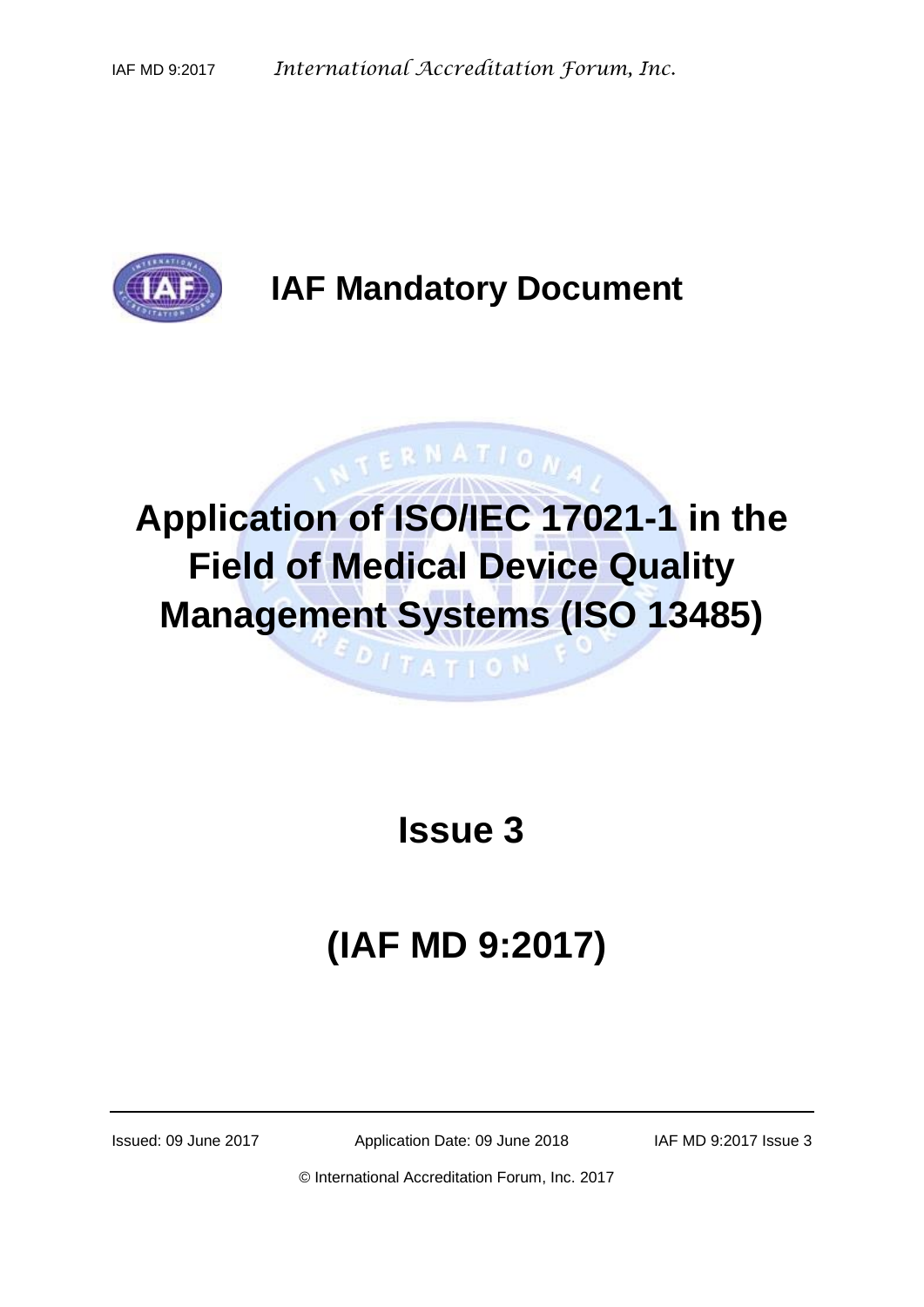The International Accreditation Forum, Inc. (IAF) facilitates trade and supports regulators by operating a worldwide mutual recognition arrangement among Accreditation Bodies (ABs) in order that the results issued by Conformity Assessment Bodies (CABs) accredited by IAF members are accepted globally.

Accreditation reduces risk for business and its customers by assuring that accredited CABs are competent to carry out the work they undertake within their scope of accreditation. ABs that are members of IAF and the CABs they accredit are required to comply with appropriate international standards and the applicable IAF application documents for the consistent application of those standards.

ABs that are signatories to the IAF Multilateral Recognition Arrangement (MLA) are evaluated regularly by an appointed team of peers to provide confidence in the operation of their accreditation programs. The structure and scope of the IAF MLA is detailed in IAF PR 4 - Structure of IAF MLA and Endorsed Normative Documents.

The IAF MLA is structured in five levels: Level 1 specifies mandatory criteria that apply to all ABs, ISO/IEC 17011. The combination of a Level 2 activity(ies) and the corresponding Level 3 normative document(s) is called the main scope of the MLA, and the combination of Level 4 (if applicable) and Level 5 relevant normative documents is called a sub-scope of the MLA.

- The main scope of the MLA includes activities e.g. product certification and associated mandatory documents e.g. ISO/IEC 17065. The attestations made by CABs at the main scope level are considered to be equally reliable.
- The sub scope of the MLA includes conformity assessment requirements e.g. ISO 9001 and scheme specific requirements, where applicable, e.g. ISO TS 22003. The attestations made by CABs at the sub scope level are considered to be equivalent.

The IAF MLA delivers the confidence needed for market acceptance of conformity assessment outcomes. An attestation issued, within the scope of the IAF MLA, by a body that is accredited by an IAF MLA signatory AB can be recognized worldwide, thereby facilitating international trade.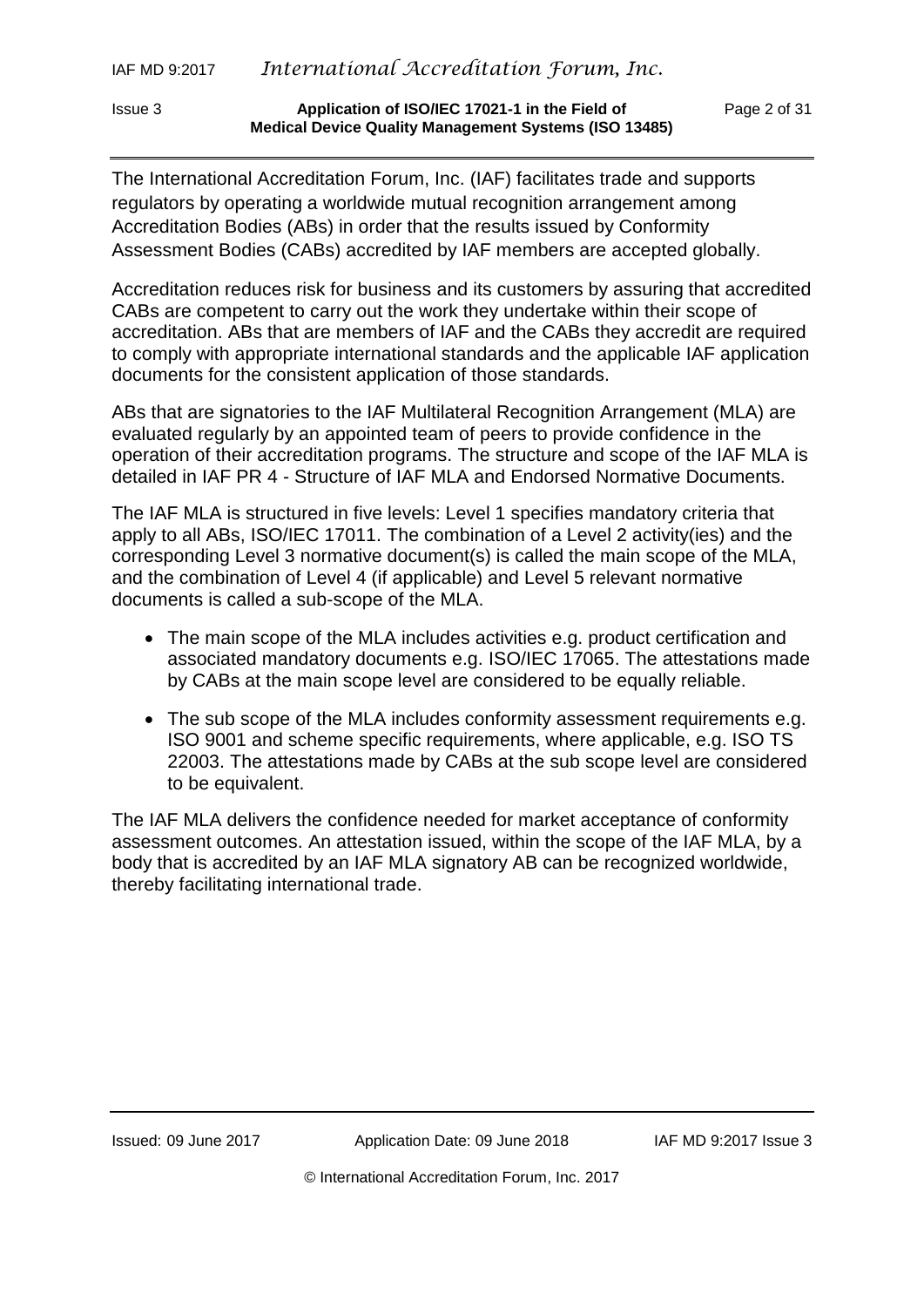Issue 3 **Application of ISO/IEC 17021-1 in the Field of** Page 3 of 31 **Medical Device Quality Management Systems (ISO 13485)**

# **TABLE OF CONTENTS**

| 0              |                                                                            |
|----------------|----------------------------------------------------------------------------|
| 1              |                                                                            |
| $\overline{2}$ |                                                                            |
| 3              |                                                                            |
| 4              |                                                                            |
| 5              |                                                                            |
| 6              |                                                                            |
| 7              |                                                                            |
| 8              |                                                                            |
| 9              |                                                                            |
| 10             | MANAGEMENT SYSTEM REQUIREMENTS FOR CERTIFICATION BODIES. 16                |
|                |                                                                            |
|                | Annex B (Normative) Required types of knowledge and skills for personnel   |
|                | Annex C (Normative) Auditor qualification, training and experience  27     |
|                | Annex D (Normative) Relationship between effective number of personnel and |
|                |                                                                            |

Issue 3 Prepared by: IAF Technical Committee Approved by: IAF Members Date: 25 May 2017 Issue Date: 09 June 2017 Application Date: 09 June 2018 Name for Enquiries: Elva Nilsen IAF Corporate Secretary Contact Phone: +1 (613) 454 8159 Email: [secretary@iaf.nu](mailto:secretary1@iaf.nu)

Issued: 09 June 2017 Application Date: 09 June 2018 IAF MD 9:2017 Issue 3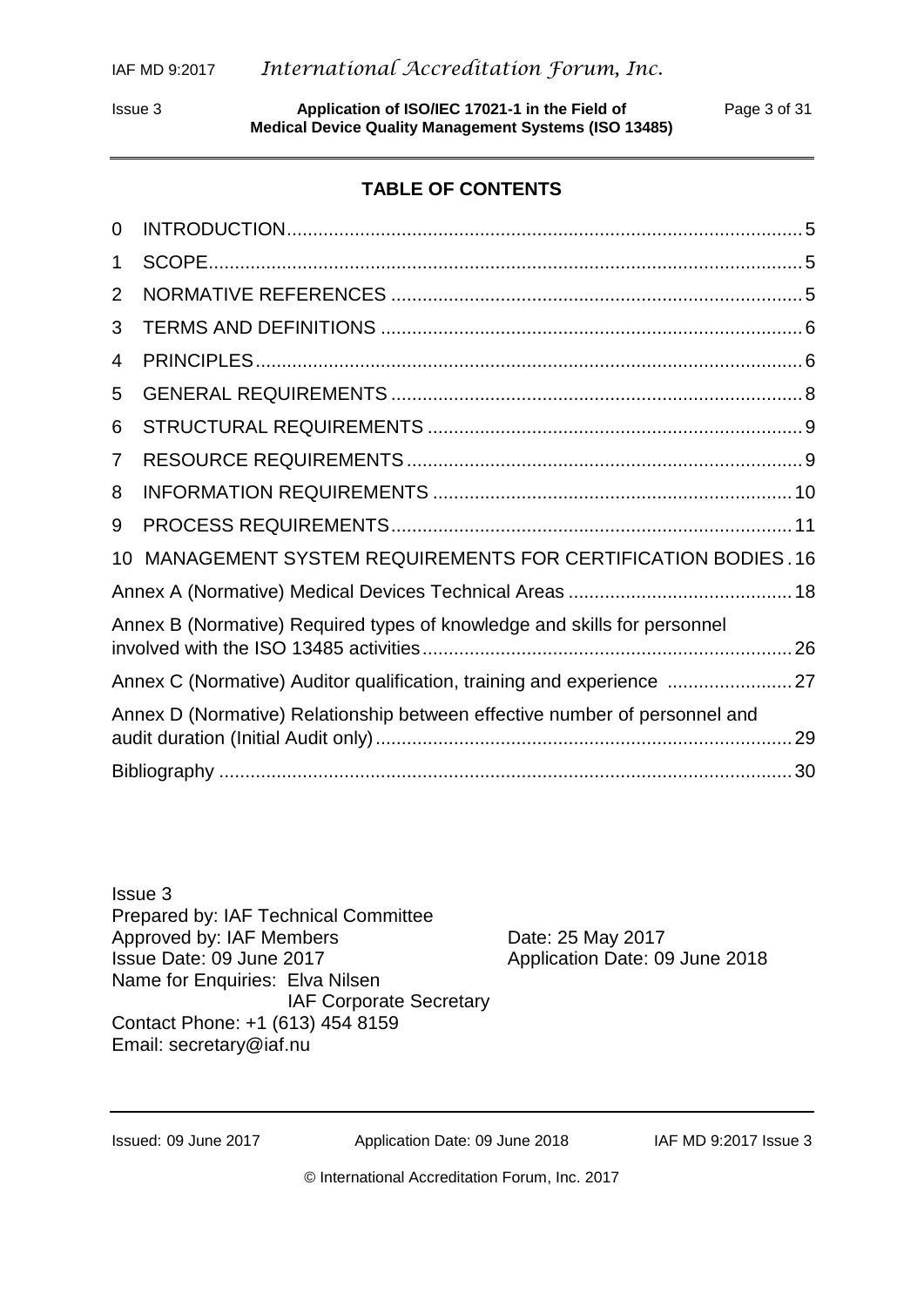Issue 3 **Application of ISO/IEC 17021-1 in the Field of** Page 4 of 31 **Medical Device Quality Management Systems (ISO 13485)**

#### **Introduction to IAF Mandatory Documents**

The term "should" is used in this document to indicate recognised means of meeting the requirements of the standard. A CAB can meet these in an equivalent way provided this can be demonstrated to an AB. The term "shall" is used in this document to indicate those provisions which, reflecting the requirements of the relevant standard, are mandatory.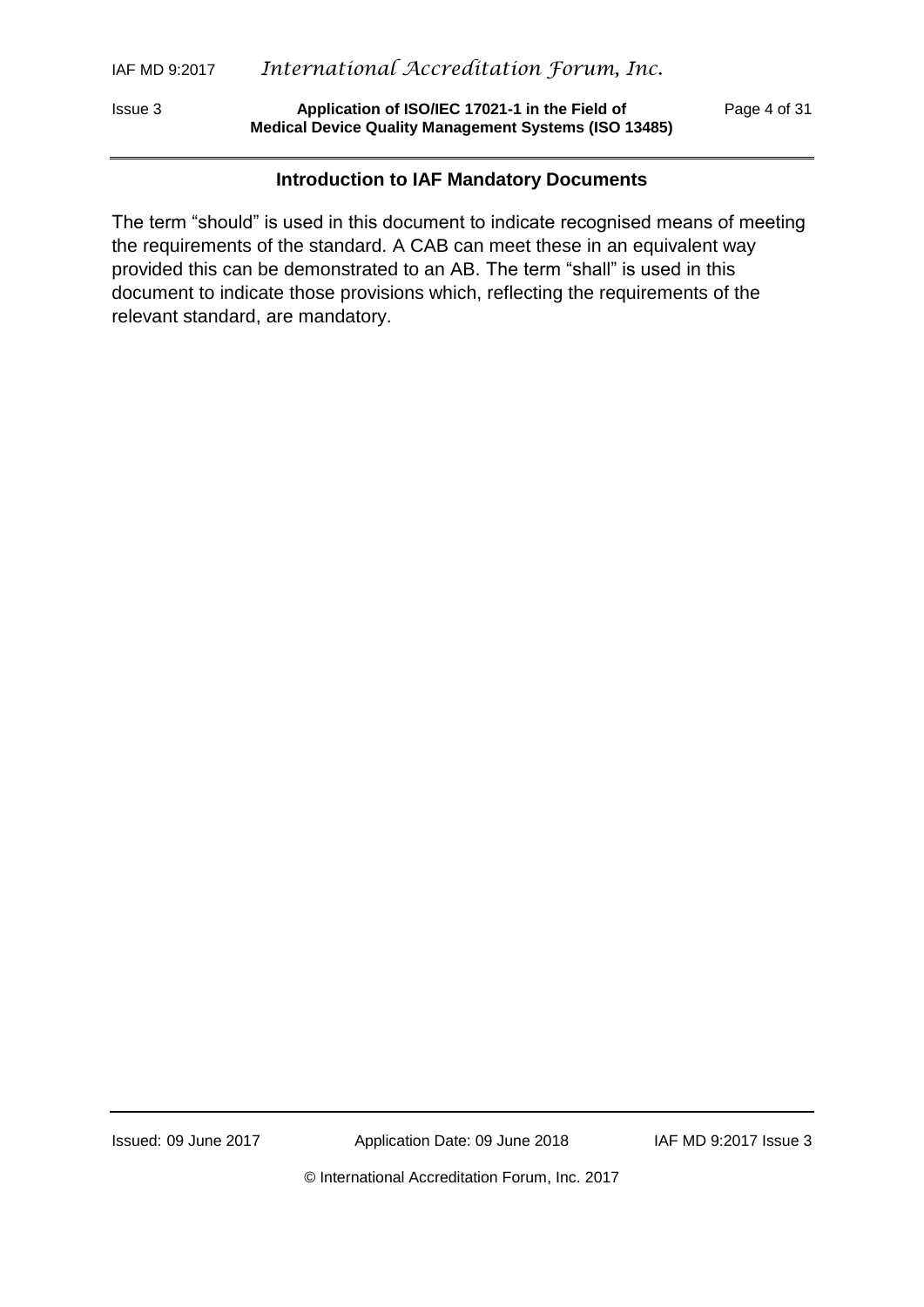Issue 3 **Application of ISO/IEC 17021-1 in the Field of** Page 5 of 31 **Medical Device Quality Management Systems (ISO 13485)**

# **Application of ISO/IEC 17021-1 in the Field of Medical Device Quality Management Systems (ISO 13485)**

*This document is mandatory for the consistent application of ISO/IEC 17021-1. All clauses of ISO/IEC 17021-1 continue to apply and this document does not supersede any of the requirements in that standard. This mandatory document is exclusively for the certification of organizations' management systems to ISO13485.*

# <span id="page-4-0"></span>**0 INTRODUCTION**

ISO/IEC 17021-1 is an International Standard that sets out the general requirements for bodies operating audit and certification of organizations' management systems. If such bodies are to be accredited as complying with ISO/IEC 17021-1 with the objective of auditing and certifying Medical Device Quality Management System in accordance with ISO 13485, some additional requirements and guidance to ISO/IEC 17021-1 are necessary.

This document follows the structure of ISO/IEC 17021-1. IAF specific criteria are identified by the letter "MD" followed with a reference number that incorporates the related requirements clause in ISO/IEC 17021-1. In all cases a reference in the text of this document to "clause XXX" refers to a clause in ISO/IEC 17021-1 unless otherwise specified.

# <span id="page-4-1"></span>**1 SCOPE**

This document specifies normative criteria for CABs auditing and certifying organizations' Quality Management Systems to ISO 13485, in addition to the requirements contained with ISO/IEC 17021-1. It is also appropriate as a requirements document for the peer evaluation process for the IAF Multilateral Recognition Arrangement (MLA) among Accreditation Bodies.

# <span id="page-4-2"></span>**2 NORMATIVE REFERENCES**

For the purposes of this document, the normative references given in ISO/IEC 17021-1 and the following apply. For dated references, only the edition cited applies. For undated references, the latest edition of the referenced document (including any amendments) applies.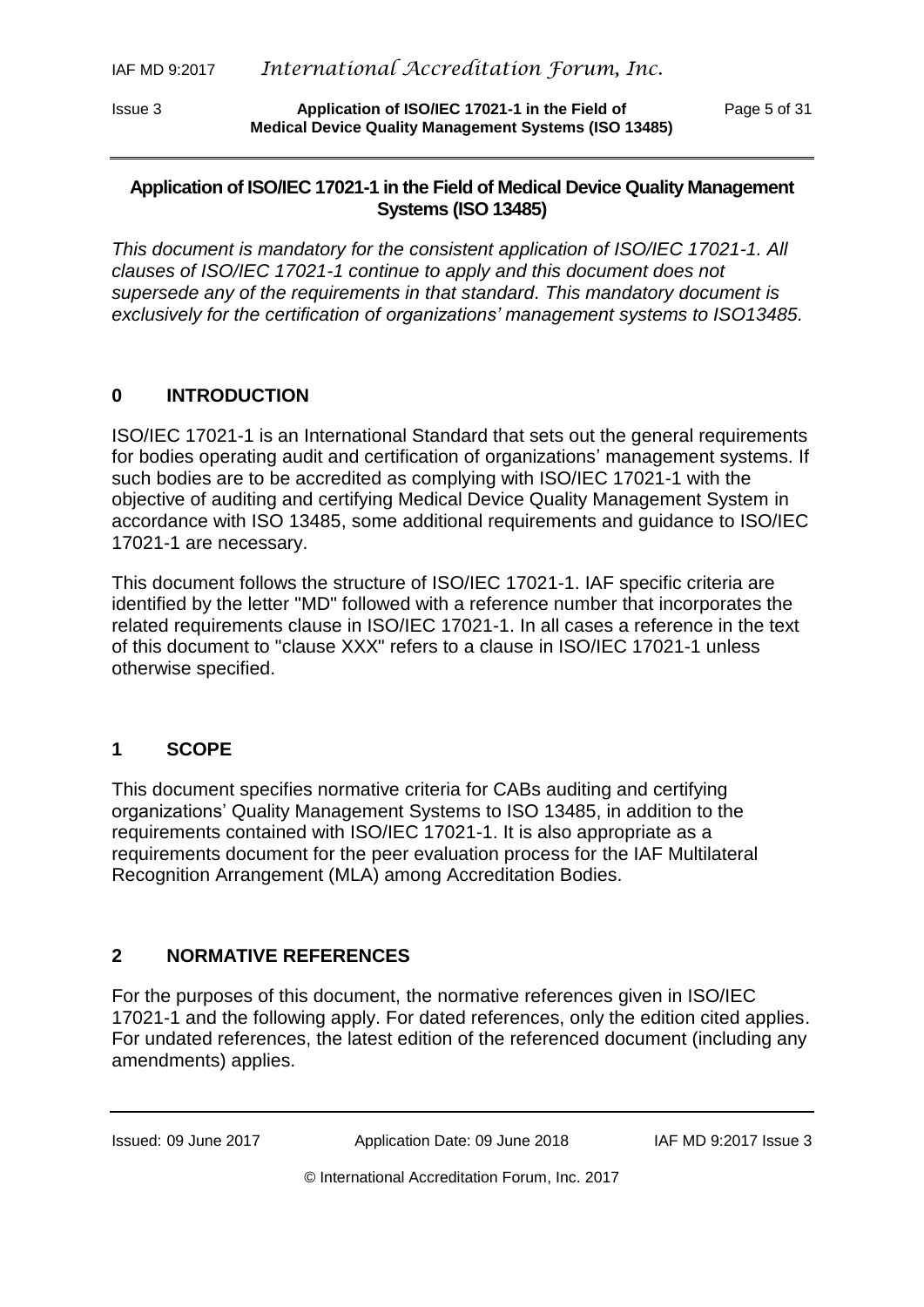Issue 3 **Application of ISO/IEC 17021-1 in the Field of** Page 6 of 31 **Medical Device Quality Management Systems (ISO 13485)**

ISO/IEC 17021-1 Conformity Assessment - Requirements for bodies providing audit and certification of management systems – Part 1: Requirements

ISO 13485 Medical devices – Quality management systems – Requirements for regulatory purposes

ISO 14971, Medical devices — Application of risk management to medical devices

IAF MD5 Determination of Audit Time of Quality and Environmental Management Systems

Note: The Bibliography sets out the references to the documents which are not normative references.

# <span id="page-5-0"></span>**3 TERMS AND DEFINITIONS**

For the purpose of this document, the terms and definitions given in ISO/IEC 17021- 1, ISO 13485 and the following apply.

# **Regulatory Authority (RA)**

A government agency or other entity that exercises a legal right to control the use or sale of medical devices within its jurisdiction, and may take enforcement action to ensure that medical devices marketed within its jurisdiction comply with legal requirements.

Note: Within the European Medical Devices Regulation the Regulatory Authority as defined above is titled – Competent Authority.

# <span id="page-5-1"></span>**4 PRINCIPLES**

# **4.1 General**

No additional principles for ISO 13485.

#### **4.2 Impartiality**

No additional principles for ISO 13485.

Issued: 09 June 2017 Application Date: 09 June 2018 IAF MD 9:2017 Issue 3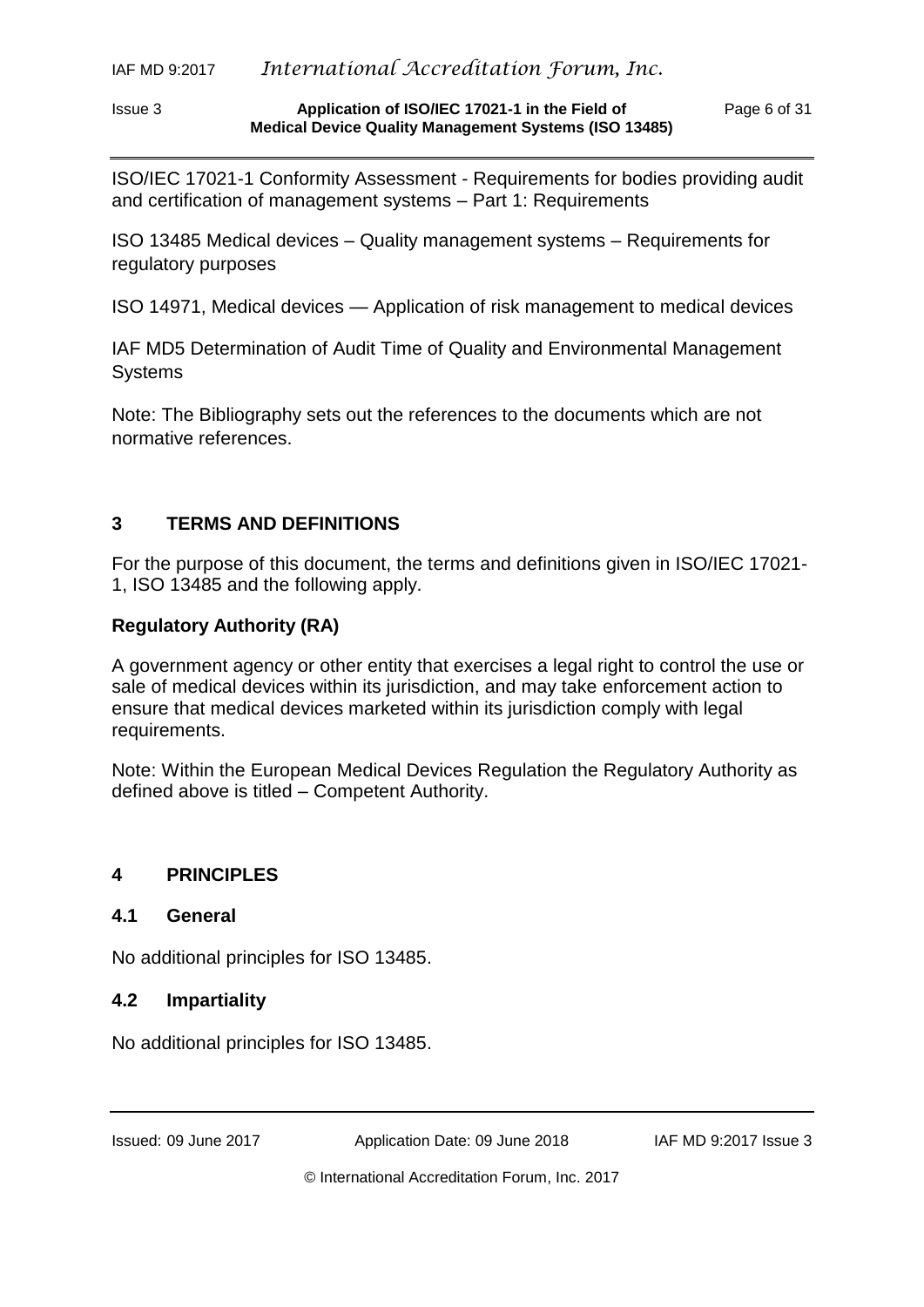#### **4.3 Competence**

No additional principles for ISO 13485.

# **4.4 Responsibility**

MD.4.4.1

ISO 13485 requires the organization to comply with the statutory and regulatory requirements applicable to the safety and performance of the medical devices.

The maintenance and evaluation of legal compliance is the responsibility of the client organization. The CAB is responsible for verifying that the client organization has evaluated statutory and regulatory compliance and can show that appropriate action has been taken in cases of non-compliance with relevant legislation and regulations, including the notification to the Regulatory Authority of any incidences that require reporting.

# **4.5 Openness**

# MD.4.5.1

In order to increase the confidence from interested parties and specifically regulators that accept or take into consideration ISO 13485 accredited certification for the purpose of their recognitions, it is expected that CABs establish appropriate agreements with their clients to release audit report information to regulators that recognize ISO 13485.

# **4.6 Confidentiality**

No additional principles for ISO 13485.

# **4.7 Responsiveness to complaints**

No additional principles for ISO 13485.

# **4.8 Risk-based approach**

No additional principles for ISO 13485.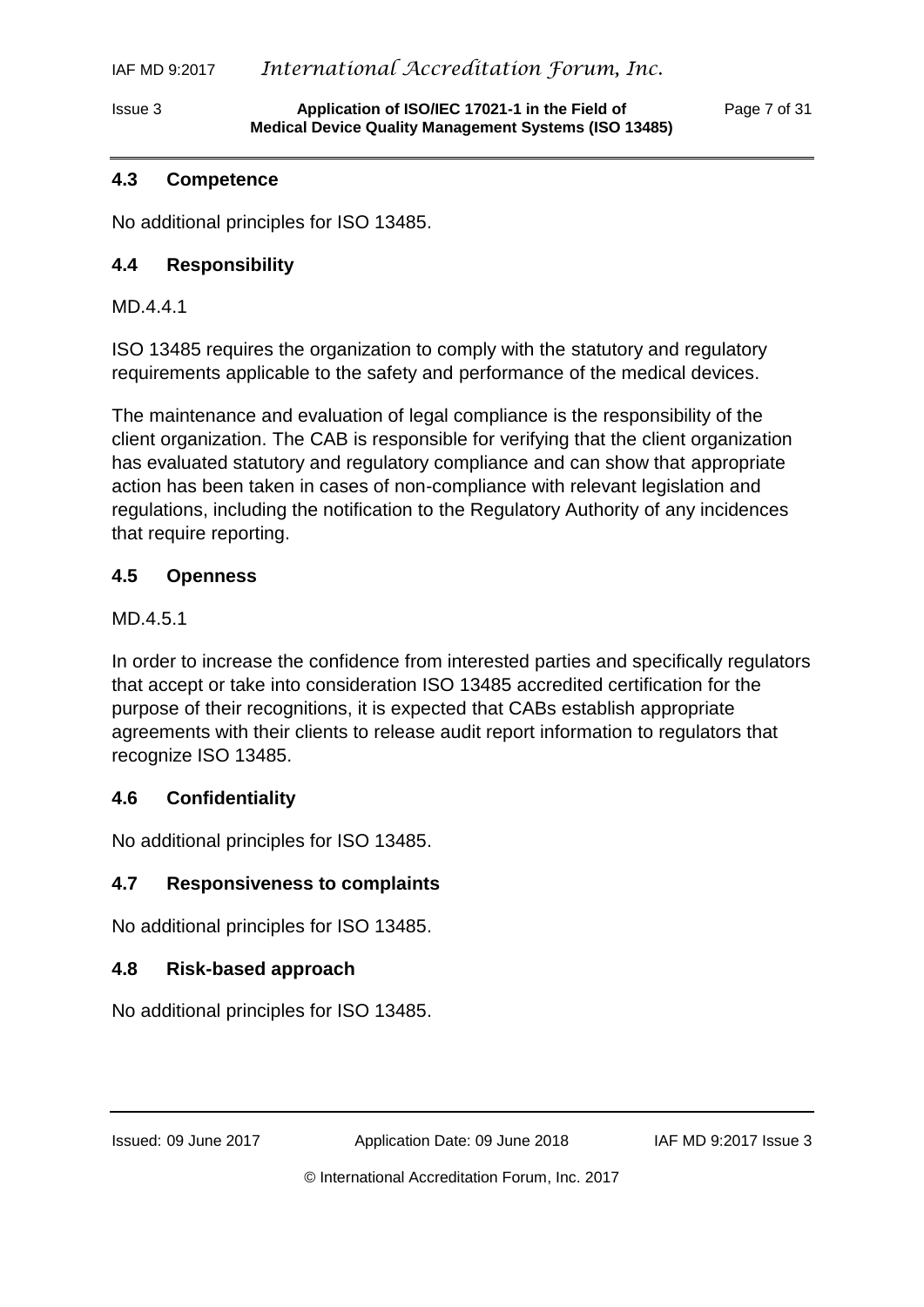# <span id="page-7-0"></span>**5 GENERAL REQUIREMENTS**

#### **5.1 Legal and contractual matters**

No additional requirements for ISO 13485.

#### **5.2 Management of impartiality**

#### MD 5.2.3

The CAB and its auditors shall be impartial and free from engagements and influences which could affect their objectivity, and in particular shall not be:

- a) involved in the design, manufacture, construction, marketing, installation, servicing or supply of the medical device, or any associated parts and services
- b) involved in the design, construction, implementation or maintenance of the quality management system being audited
- c) an authorized representative of the client organization, nor represent the parties engaged in these activities

The situations hereafter are examples where impartiality is compromised in reference to the criteria defined in a) to c):

- i) the auditor having a financial interest in the client organization being audited (e.g. holding stock in the organization)
- ii) the auditor being employed currently by a manufacturer producing medical devices
- iii) the auditor being a member of staff from a research or medical institute or a consultant having a commercial contract or equivalent interest with the manufacturer or manufacturers of similar medical devices

#### **5.3 Liability and financing**

No additional requirements for ISO 13485.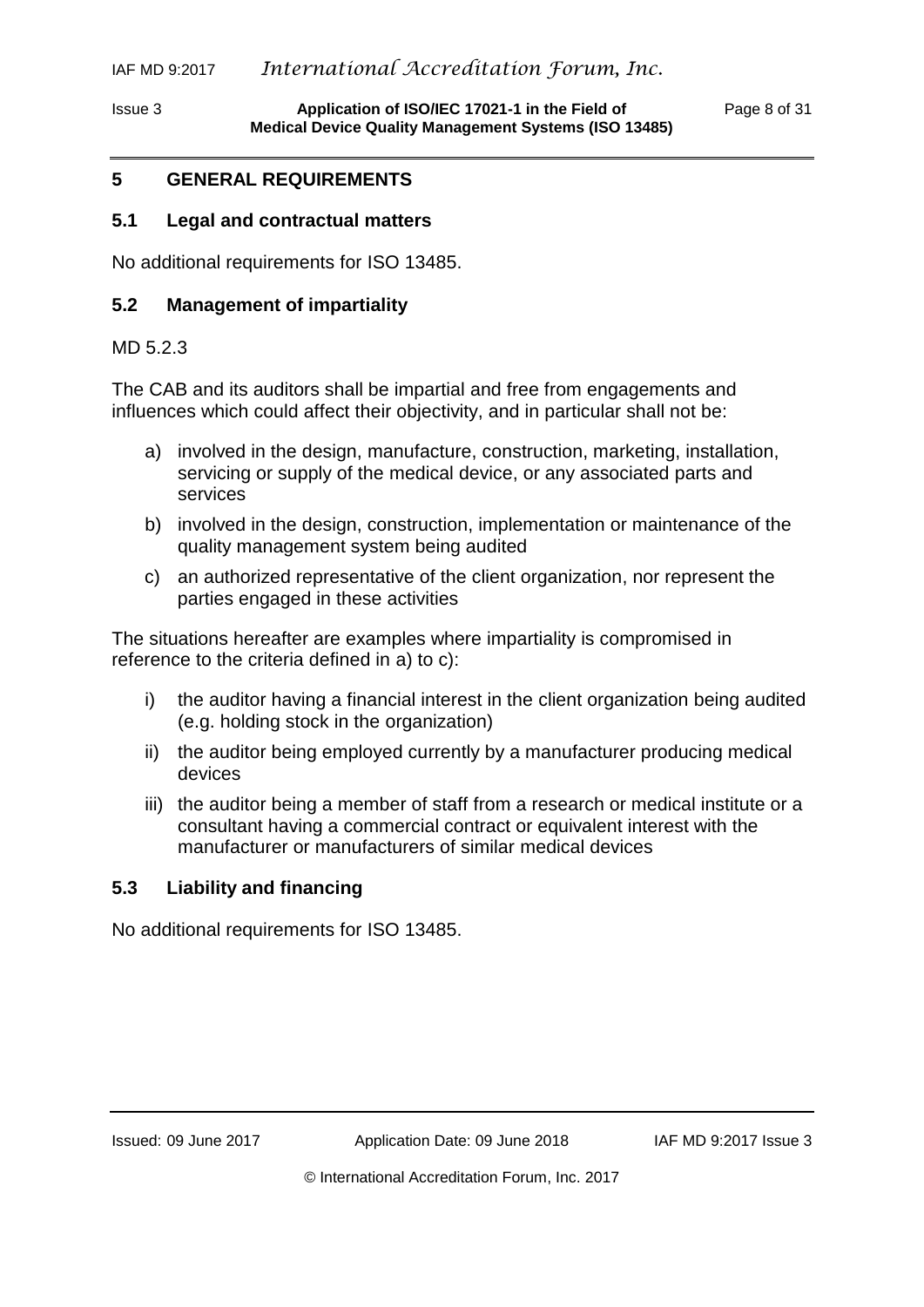# IAF MD 9:2017 *International Accreditation Forum, Inc.*

# <span id="page-8-0"></span>**6 STRUCTURAL REQUIREMENTS**

#### **6.1 Organization structure and top management**

No additional requirements for ISO 13485.

#### **6.2 Operational control**

No additional requirements for ISO 13485.

# <span id="page-8-1"></span>**7 RESOURCE REQUIREMENTS**

# **7.1 Competence of personnel**

#### MD 7.1.1 General considerations

Where ISO/IEC 17021-1 Clause 7.1.1 refers to (as relevant for the specific certification scheme) ISO 13485, this should be understood to mean medical devices and applicable legal requirements.

All personnel involved in ISO 13485 certification shall meet the competency requirements of Annex B.

# **7.2 Personnel involved in the certification activities**

MD 7.2.1 Auditor

Each auditor shall have demonstrated competence as defined in Annex C.

The CAB shall identify authorizations of its auditors using the Technical Areas in Tables in Annex A.

MD 7.2.4 Auditor experience

For a first authorization, the auditor shall comply with the following criteria, which shall be demonstrated in audits under guidance and supervision:

a) Have gained experience in the entire process of auditing medical device quality management systems, including review of documentation and risk management of applicable medical devices, parts or services (see Table A.1.7), implementation audit and audit reporting. This experience shall have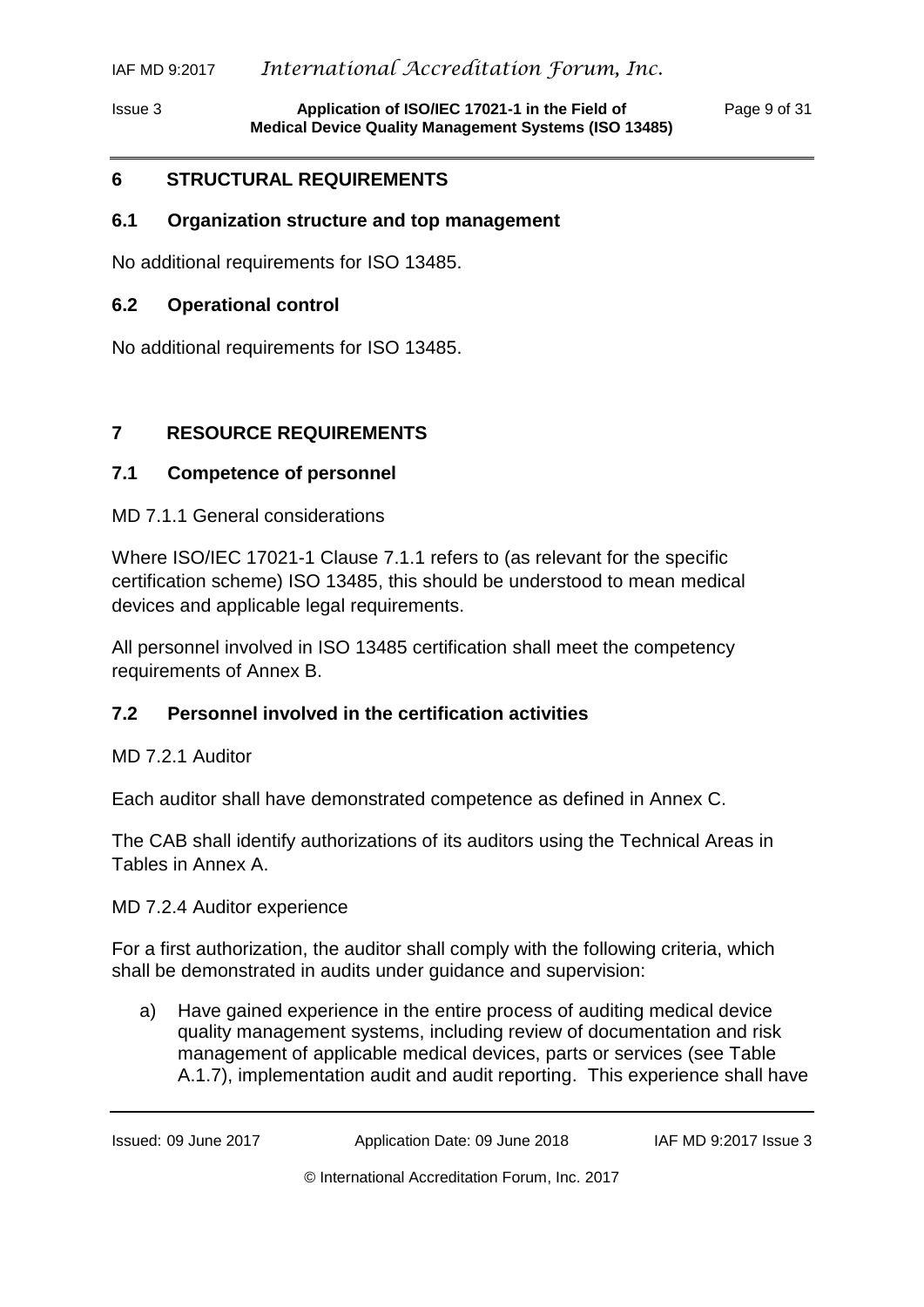#### Issue 3 **Application of ISO/IEC 17021-1 in the Field of** Page 10 of 31 **Medical Device Quality Management Systems (ISO 13485)**

been gained by participation as a trainee in a minimum of four audits for a total of at least 20 days in an accredited QMS program, 50% of which shall be against ISO 13485 preferably in an accredited program, and the rest in any other accredited QMS program.

In addition to criteria a), audit team leaders shall fulfil the following:

b) Have experienced an audit team leader role under the supervision of a qualified team leader at least three ISO 13485 audits.

MD 7.2.8 Personnel making the certification decision

The CAB shall ensure that personnel (group or individual) making the certification decision fulfil the competence in Annex B. This does not mean that each individual in the group needs to comply with all requirements, but the group as a whole shall meet all the requirements. When the certification decision is made by an individual, the individual shall meet all the requirements.

# **7.3 Use of individual external auditors and external technical experts**

No additional requirements for ISO 13485.

# **7.4 Personnel records**

No additional requirements for ISO 13485.

# **7.5 Outsourcing**

No additional requirements for ISO 13485.

# <span id="page-9-0"></span>**8 INFORMATION REQUIREMENTS**

# **8.1 Public information**

MD 8.1.3

Where it is required by law or by relevant Regulatory Authority, the CAB shall provide the information about certifications granted, suspended or withdrawn to the Regulatory Authority.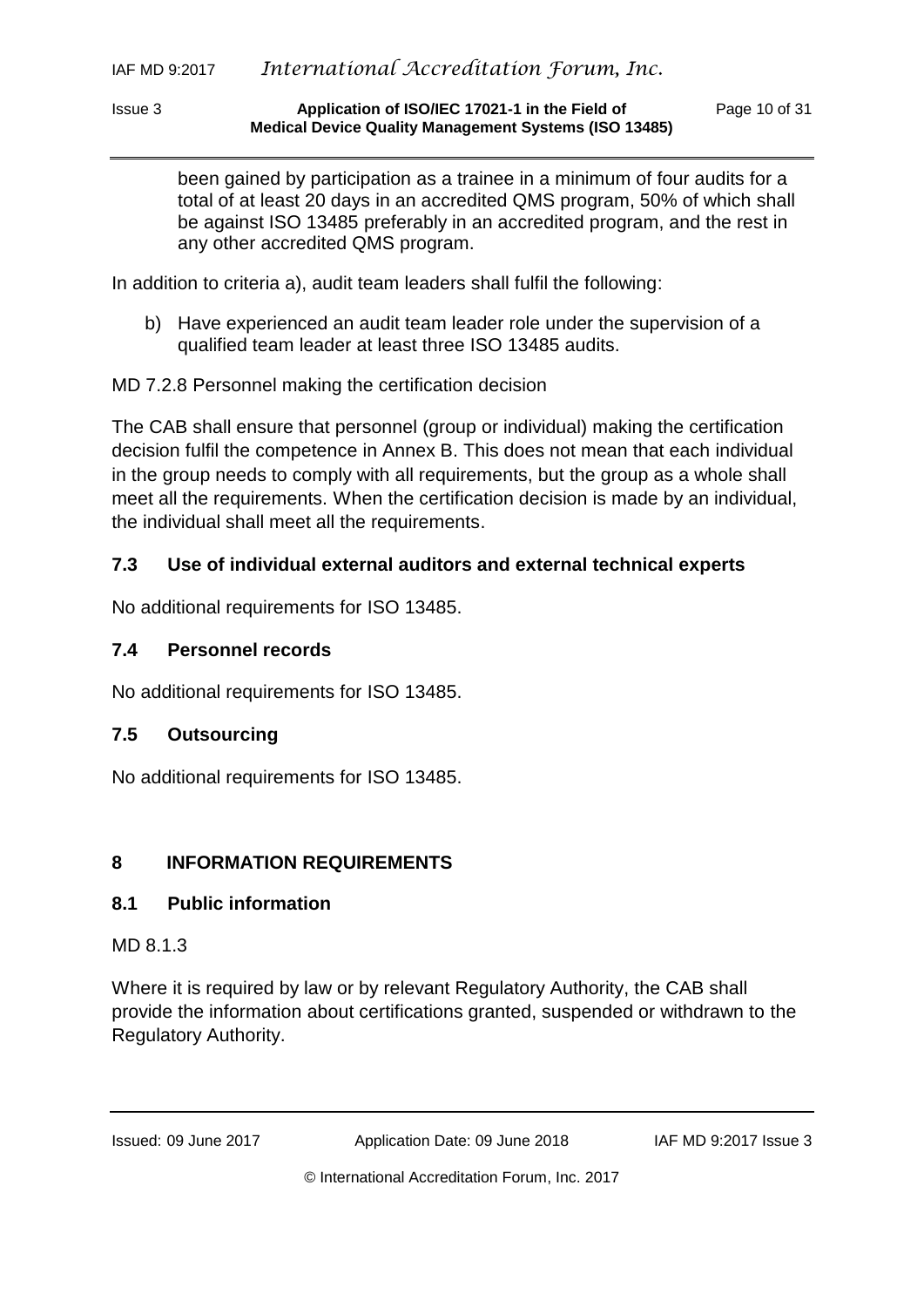# **8.2 Certification documents**

MD 8.2.1

The CAB shall precisely document the scope of certification. The CAB shall not exclude part of processes, products or services (unless allowed by regulatory authorities) from the scope of certification when those processes, products or services have an influence on the safety and quality of products.

# **8.3 Reference to certification and use of marks**

No additional requirements for ISO 13485.

#### **8.4 Confidentiality**

No additional requirements for ISO 13485.

#### **8.5 Information exchange between a certification body and its clients**

No additional requirements for ISO 13485.

# <span id="page-10-0"></span>**9 PROCESS REQUIREMENTS**

#### **9.1 Pre-certification activities**

MD 9.1.2.1

If the applicant organization uses outsourced processes, the CAB shall determine and document whether specific competence in the audit team is necessary to evaluate the control of the outsourced process.

MD 9.1.4 Determining audit time

The requirements from IAF Mandatory document MD5 (Duration of QMS and EMS Audits) apply except those for EMS and the table QMS 1. Annex D, table D.1 replaces table QMS 1 and provides a starting point for estimating the duration of an initial audit (Stage 1 + Stage 2) for ISO 13485 certification.

Audit duration is dependent on factors such as the audit scope, objectives and specific regulatory requirements to be audited, as well on the range, class and

Issued: 09 June 2017 Application Date: 09 June 2018 IAF MD 9:2017 Issue 3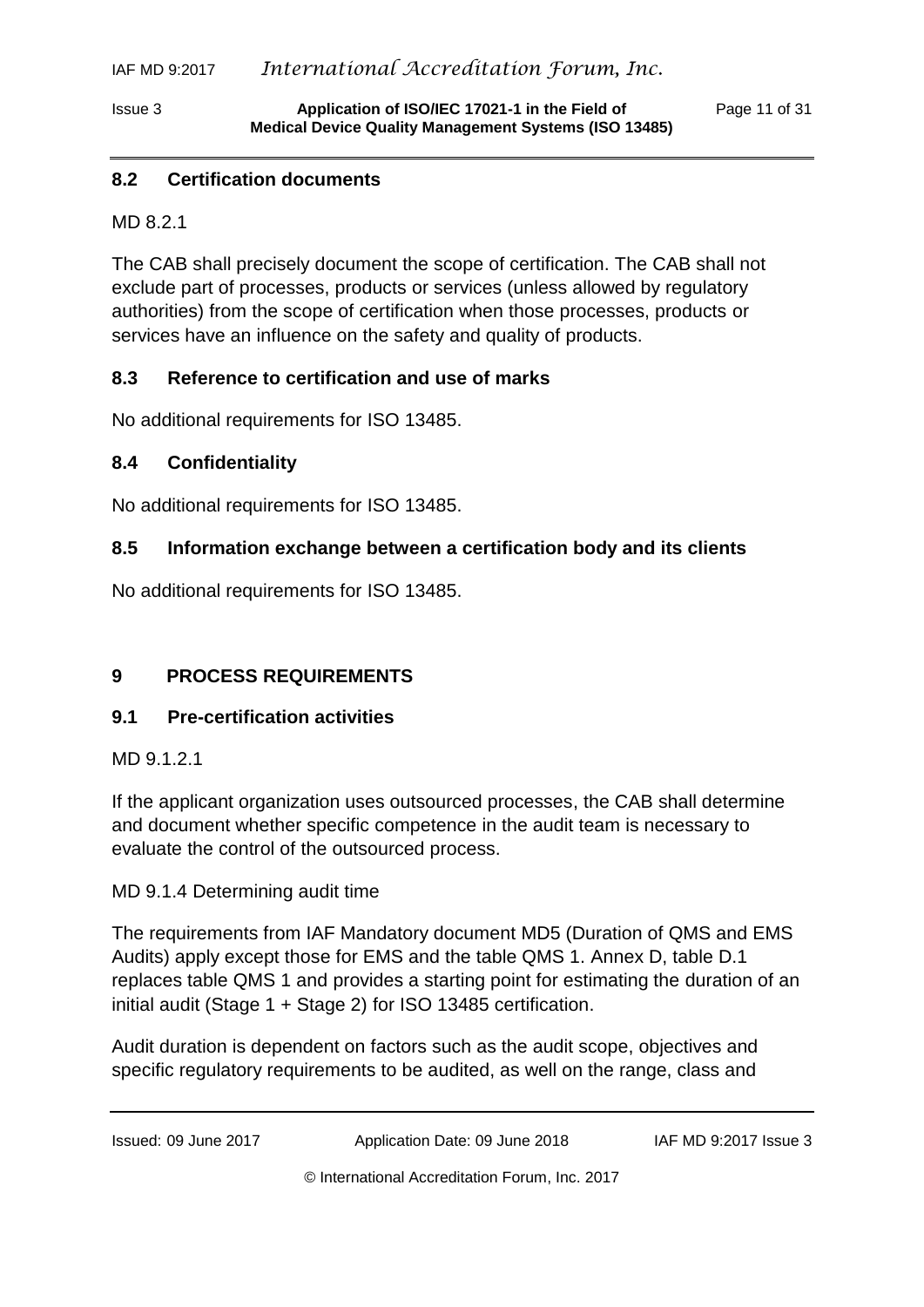complexity of medical devices, and the size and complexity of the organization. When CABs are planning audits, sufficient time shall be allowed for the audit team to determine the conformity status of the client organization's quality management system with respect to the relevant regulatory requirements. Any additional time required to audit national or regional regulatory requirements and dossier reviews must be justified.

Audit duration for all types of audits includes on site time at a client's premises and time spent off-site carrying out planning, document review, interacting with client personnel and report writing. It does not consider the time required for design dossier reviews, type examinations, pre-market approval audits and other similar activities. The audit duration should be adjusted to take into account the factors listed in Annex D, which may increase or decrease the estimated audit time.

For those CABs offering both ISO 9001 and ISO 13485 certification to a client, the audit time shall be able to demonstrate sufficient time to conduct an effective review to determine conformity with all requirements of both certification standards.

For integrated audits see IAF MD11.

MD 9.1.5 Multi-site sampling

Sites involved in design, development and manufacturing of medical devices (Table A.1.1-1.6) cannot be sampled.

# **9.2 Planning audits**

MD 9.2.2.1.

The audit team shall have the competence for the Technical Area (Annex A in conjunction with relevant knowledge and skills as defined in Annex B) for the scope of audit.

If the audit is performed for an organization that only parts and services (see Table A.1.7), , the audit team does not have to demonstrate technical competence at the same level as that for a manufacturer producing medical devices.

To include devices that are sterile or intended for end-user sterilization, the audit team shall be competent according to sterilization process detailed in Table 1.5 of Annex A.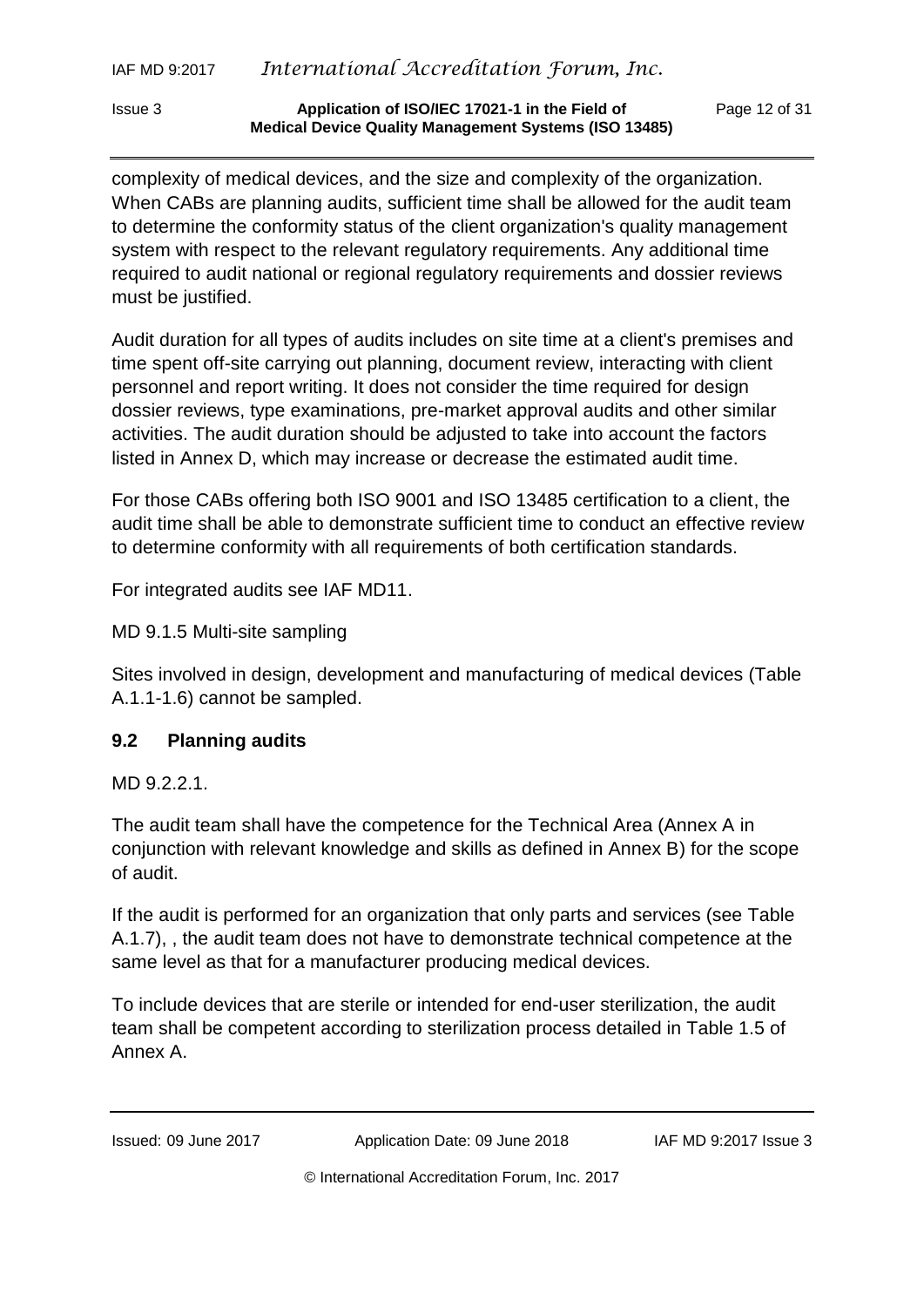# **9.3 Initial certification**

MD 9.3.1

When a certification body has audited a client against a regulatory scheme that includes or goes beyond the requirements of ISO 13485, it does not need to repeat the audit for conformity with the elements of ISO 13485 previously covered, providing the CAB can demonstrate that all of the requirements of this document have been complied with.

Note: Typical regulatory schemes that include or go beyond the requirements of ISO 13485 are European Medical Device Directives and Regulations:

- i) Medical Device Regulation (MDR)
- ii) In-Vitro Diagnostic Devices Directive (IVD)
- iii) Active Implantable Medical Devices Directive (AIMD)

Other jurisdictions include:

- i) Canada Health Canada, Canadian Medical Devices Conformity Assessment System (CMDCAS)
- ii) Australia Therapeutic Goods Administration, Therapeutic Goods Regulations

Additionally other countries are adopting or considering adopting ISO 13485 into their Medical Device Regulations.

MD 9.3.1.2 Stage 1

Where higher risk medical devices (e.g. GHTF C and D) are concerned, the stage 1 should be performed on-site.

#### **9.4 Conducting audits**

MD 9.4.5 Identifying and recording audit findings

Examples of nonconformities are as follows:

i) failure to address applicable requirements for quality management systems (e.g. failure to have a complaint handling or training system)

Issued: 09 June 2017 Application Date: 09 June 2018 IAF MD 9:2017 Issue 3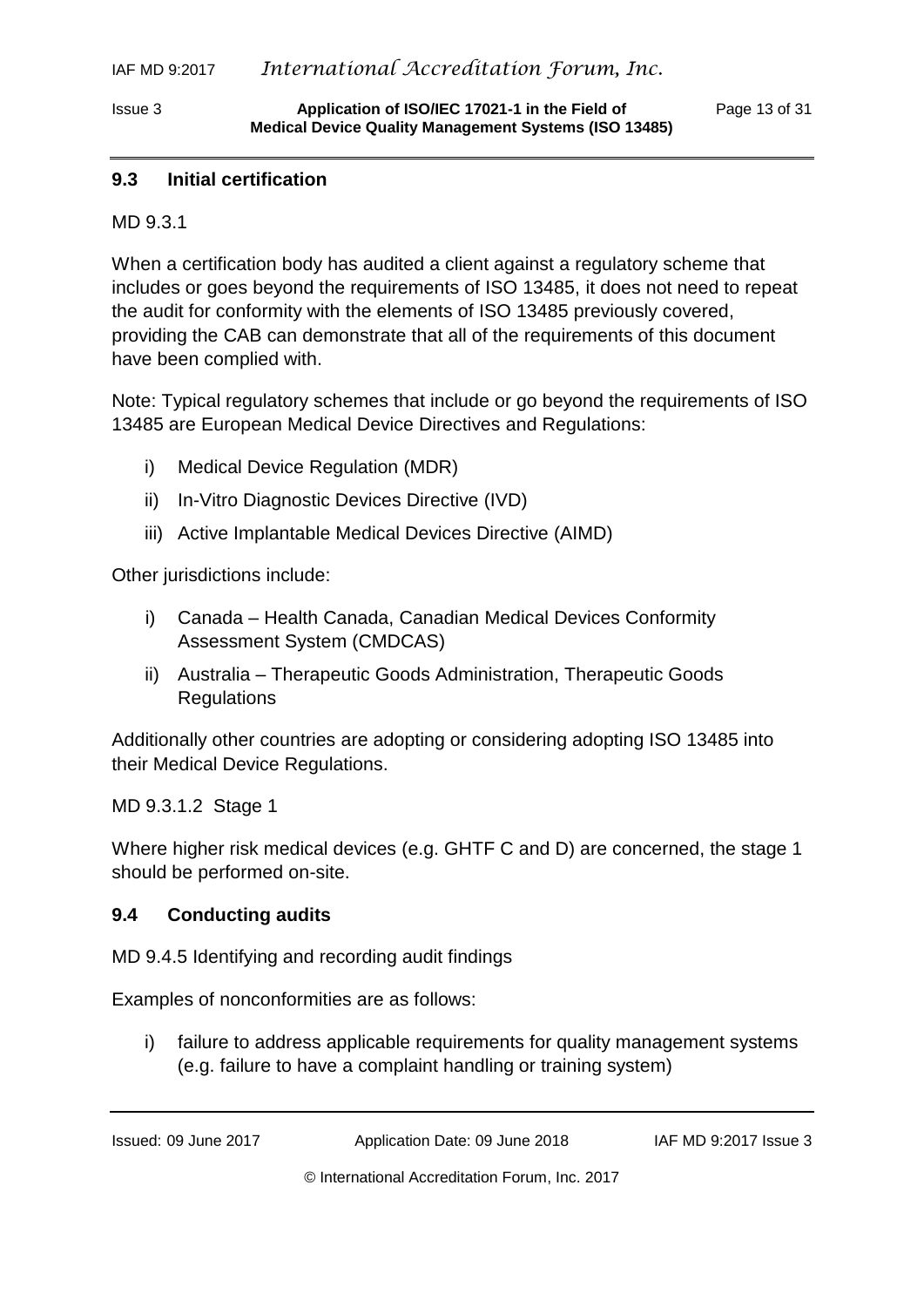Issue 3 **Application of ISO/IEC 17021-1 in the Field of** Page 14 of 31 **Medical Device Quality Management Systems (ISO 13485)**

- ii) failure to implement applicable requirements for quality management systems
- iii) failure to implement appropriate corrective and preventative action when an investigation of post market data indicates a pattern of product defects
- iv) products which are put onto the market and cause undue risk to patient and/or users when the device is used according to the product labelling
- v) the existence of products which clearly do not comply with the client's specifications and/or the regulatory requirements
- vi) repeated nonconformities from previous audits

# **9.5 Certification decision**

No additional requirements for ISO 13485.

# **9.6 Maintaining certification**

MD 9.6.2.2

In addition to requirements of Clause 9.6.2.2, the surveillance programme shall include a review of actions taken for notification of adverse events, advisory notices, and recalls.

# MD 9.6.4.2

Short notice or unannounced audits may be required when:

- i) external factors apply such as:
	- a. available post-market surveillance data known to the CAB on the subject devices indicate a possible significant deficiency in the quality management system
	- b. significant safety related information becoming known to the CAB
- ii) significant changes occur which have been submitted as required by the regulations or become known to the CAB, and which could affect the decision on the client's state of compliance with the regulatory requirements

The following are examples of such changes which could be significant and relevant to the CAB when considering that a special audit is required, although none of these changes should automatically trigger a special audit: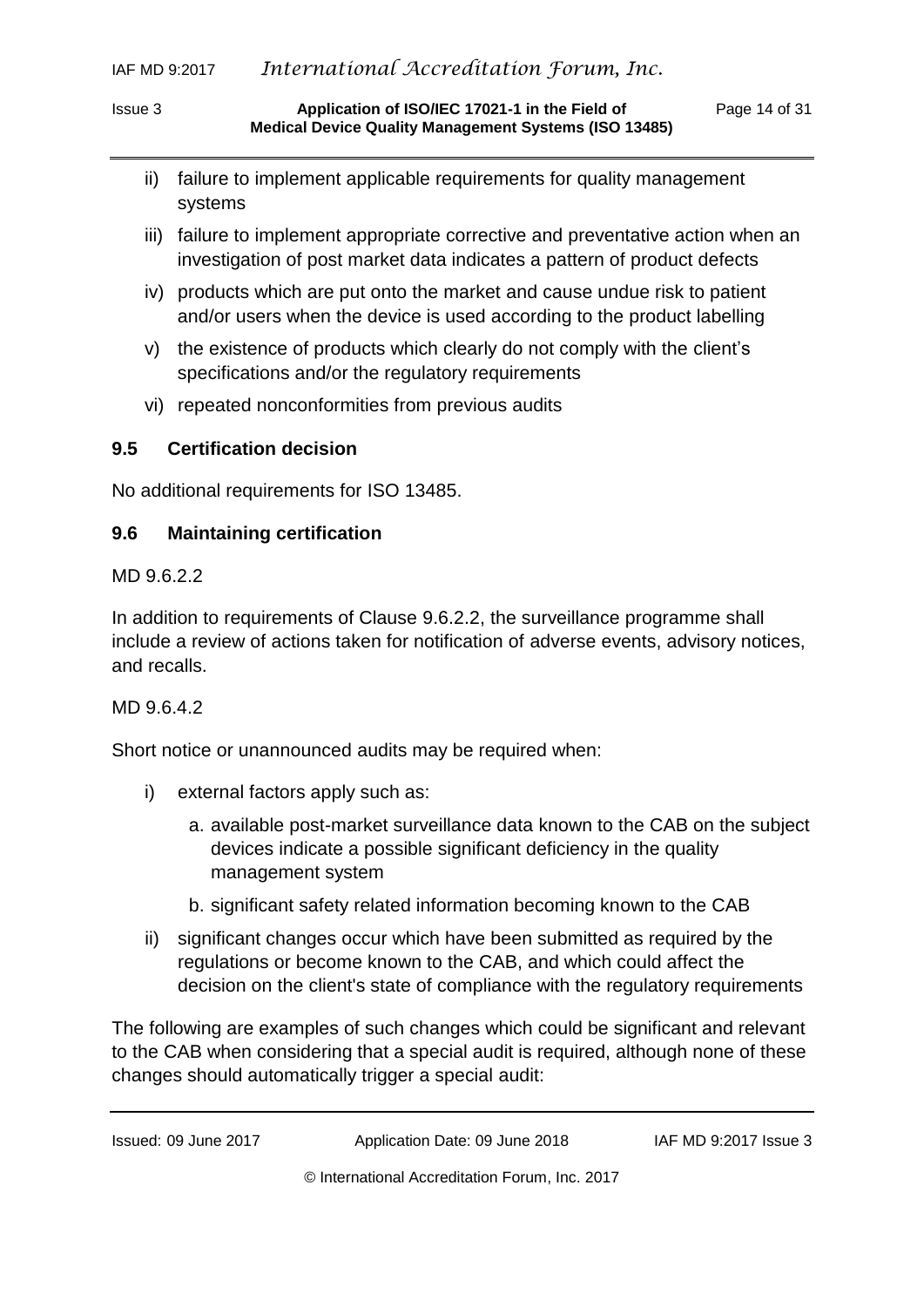- i) QMS impact and changes:
	- a. new ownership
	- b. extension to manufacturing and/or design control
	- c. new facility, site change
		- modification of the site operation involved in the manufacturing activity (e.g. relocation of the manufacturing operation to a new site or centralizing the design and/or development functions for several manufacturing sites)
	- d. new processes, process changes
		- significant modifications to special processes (e.g. change in production from sterilization through a supplier to an on-site facility or a change in the method of sterilization)
	- e. QM management, personnel
		- modifications to the defined authority of the management representative that impact:
			- o quality management system effectiveness or regulatory compliance
			- o the capability and authority to assure that only safe and effective medical devices are released
- ii) product related changes:
	- a. new products, categories
	- b. addition of a new device category to the manufacturing scope within the quality management system (e.g. addition of sterile single use dialysis sets to an existing scope limited to haemodialysis equipment, or the addition of magnetic resonance imaging to an existing scope limited to ultrasound equipment)
- iii) QMS & Product related changes:
	- a. changes in standards, regulations
	- b. post market surveillance, vigilance

An unannounced or short-notice audit may also be necessary if the CAB has justifiable concerns about implementation of corrective actions or compliance with standard and regulatory requirements.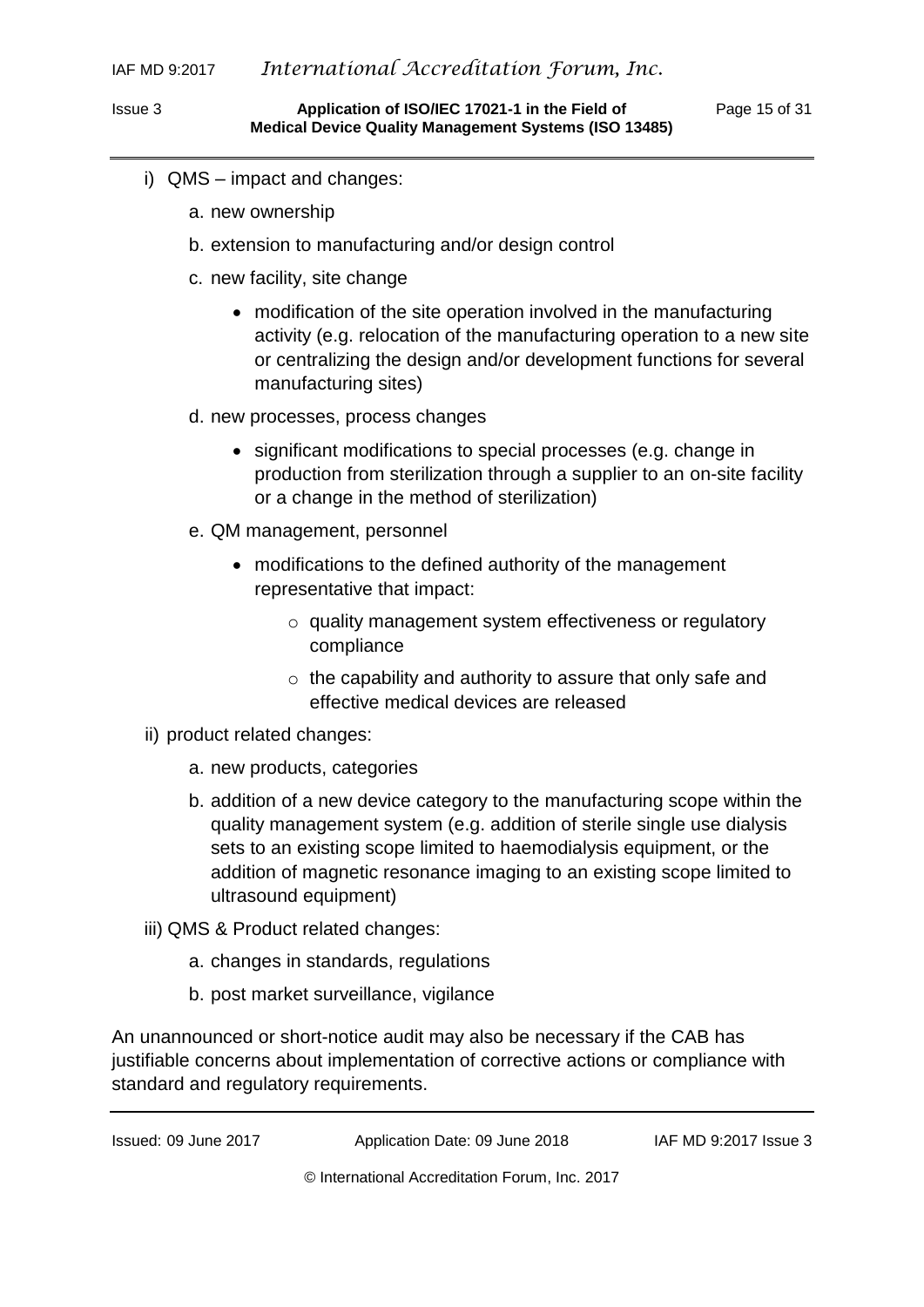# IAF MD 9:2017 *International Accreditation Forum, Inc.*

Issue 3 **Application of ISO/IEC 17021-1 in the Field of** Page 16 of 31 **Medical Device Quality Management Systems (ISO 13485)**

#### **9.7 Appeals**

No additional requirements for ISO 13485.

#### **9.8 Complaints**

No additional requirements for ISO 13485.

# **9.9 Client records**

No additional requirements for ISO 13485.

# <span id="page-15-0"></span>**10 MANAGEMENT SYSTEM REQUIREMENTS FOR CERTIFICATION BODIES**

**10.1 Options**

# **10.2 Option A: General management system requirements**

# 10.2.1 General

No additional requirements for ISO 13485.

10.2.2 Management system manual

No additional requirements for ISO 13485.

10.2.3 Control of documents

No additional requirements for ISO 13485.

10.2.4 Control of records

No additional requirements for ISO 13485.

10.2.5 Management review

10.2.5.1 General

No additional requirements for ISO 13485.

10.2.5.2 Review inputs

Issued: 09 June 2017 Application Date: 09 June 2018 IAF MD 9:2017 Issue 3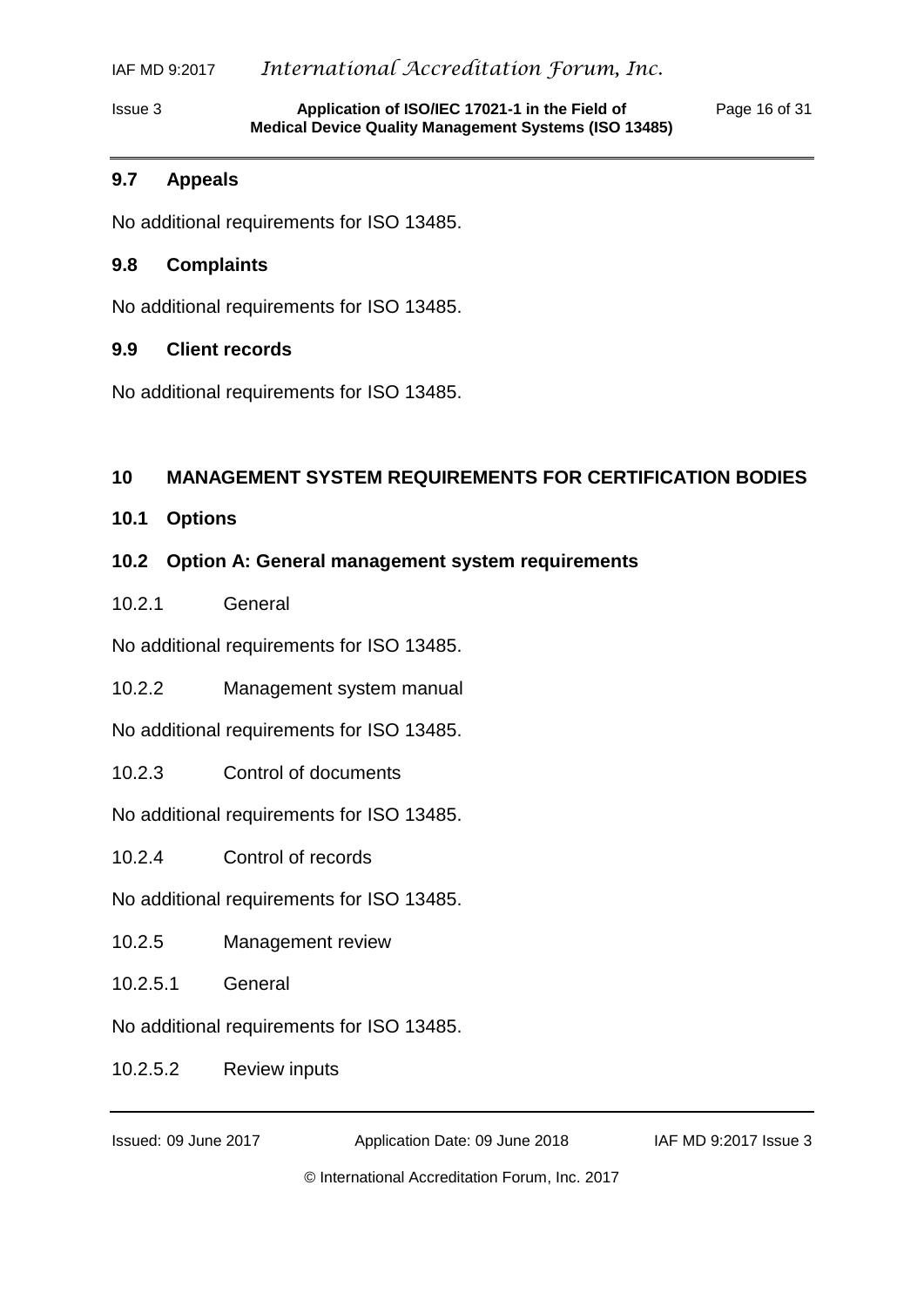#### Issue 3 **Application of ISO/IEC 17021-1 in the Field of** Page 17 of 31 **Medical Device Quality Management Systems (ISO 13485)**

No additional requirements for ISO 13485.

10.2.5.3 Review outputs

No additional requirements for ISO 13485.

10.2.6 Internal audits

No additional requirements for ISO 13485.

10.2.7 Corrective actions

No additional requirements for ISO 13485.

# **10.3 Option B: Management system requirements in accordance with ISO 9001**

10.3.1 General

No additional requirements for ISO 13485.

10.3.2 Scope

No additional requirements for ISO 13485.

10.3.3 Customer focus

No additional requirements for ISO 13485.

10.3.4 Management review

No additional requirements for ISO 13485.

End of IAF Mandatory Document for the Application of ISO/IEC 17021-1 in ISO 13485.

Issued: 09 June 2017 Application Date: 09 June 2018 IAF MD 9:2017 Issue 3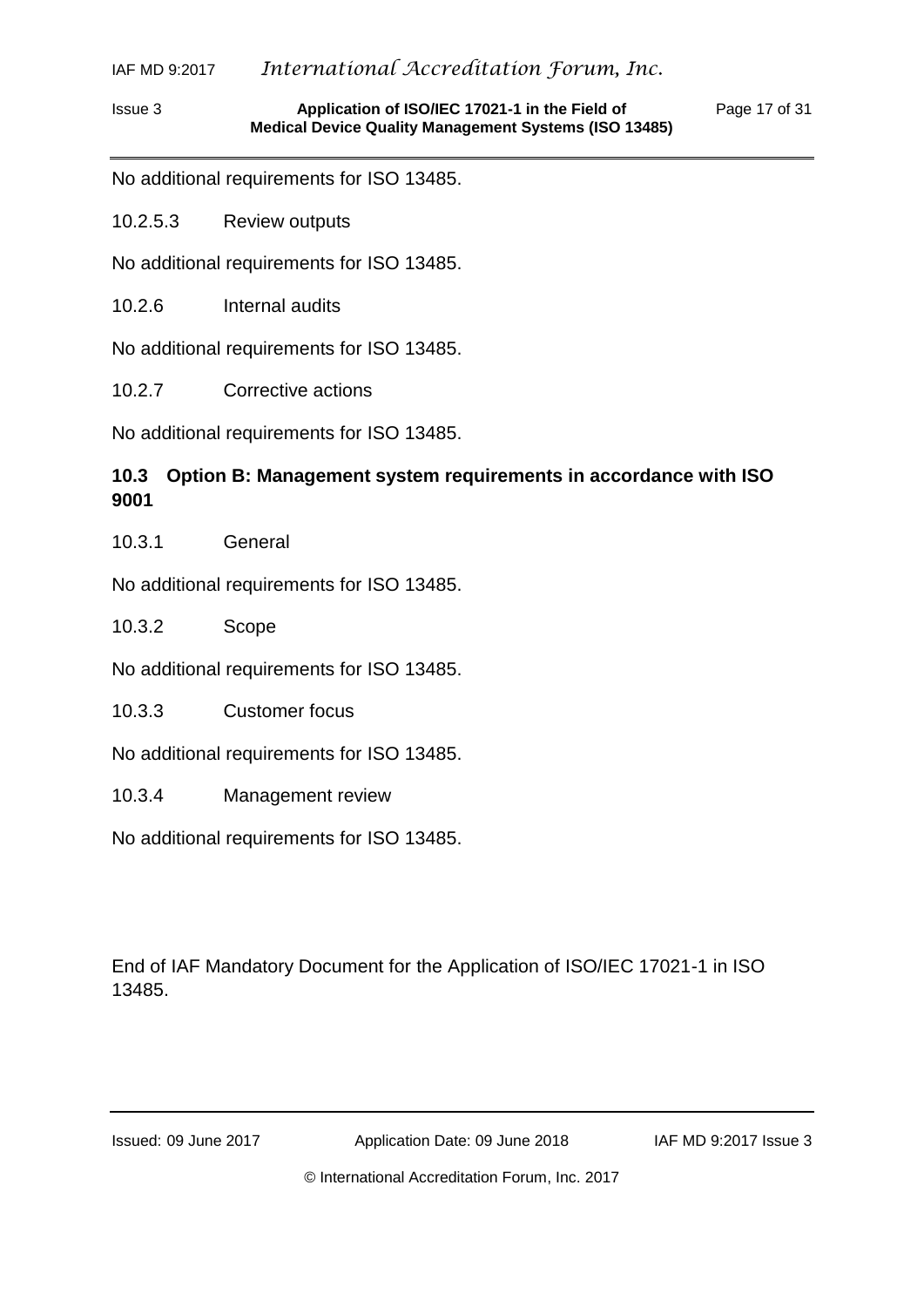<span id="page-17-0"></span>

Issue 3 **Application of ISO/IEC 17021-1 in the Field of** Page 18 of 31 **Medical Device Quality Management Systems (ISO 13485)**

#### **Annex A**

#### **(Normative)**

# **Medical Devices Technical Areas**

The CAB shall use the Technical Areas described in the tables of this Annex to:

- i) help define the scope of certification
- ii) identify if any technical qualification, including competence in sterilization processes of its auditors is necessary for that particular technical area
- iii) select a suitably qualified audit team

When using technical areas other than specified in the tables, the technical areas shall be detailed.

Main Technical Areas in Table A.1.1 – 1.6 are applicable to finished medical devices.

Note: A finished medical device is defined as any device or accessory to any medical device that is suitable for use or capable of functioning, whether or not it is packaged, labeled, or sterilized.

Where the organization provides associated activities or manufacturing of parts which are not categorized as finished medical devices, Table A.1.7 shall be used for scoping.

Any other product that does not have medical or therapeutic purposes (border line products, such as cosmetic, herbal, nutritional supplements, beauty equipment, etc.) or not directly connected to the prevention or restoration of the health state of the persons, can not be classified as a medical device. To this end, the choice of provider to fall into the classification of the medical device must be supported by a decision of the RA and indicated in official Guidelines or Specifications issued to that purpose.

# **Table A.1.1 - NON-ACTIVE MEDICAL DEVICES**

| <b>Main Technical</b> | <b>Technical Areas</b> | <b>Product Categories Covered by</b> |
|-----------------------|------------------------|--------------------------------------|
| <b>Areas</b>          |                        | the Technical Areas                  |

Issued: 09 June 2017 Application Date: 09 June 2018 IAF MD 9:2017 Issue 3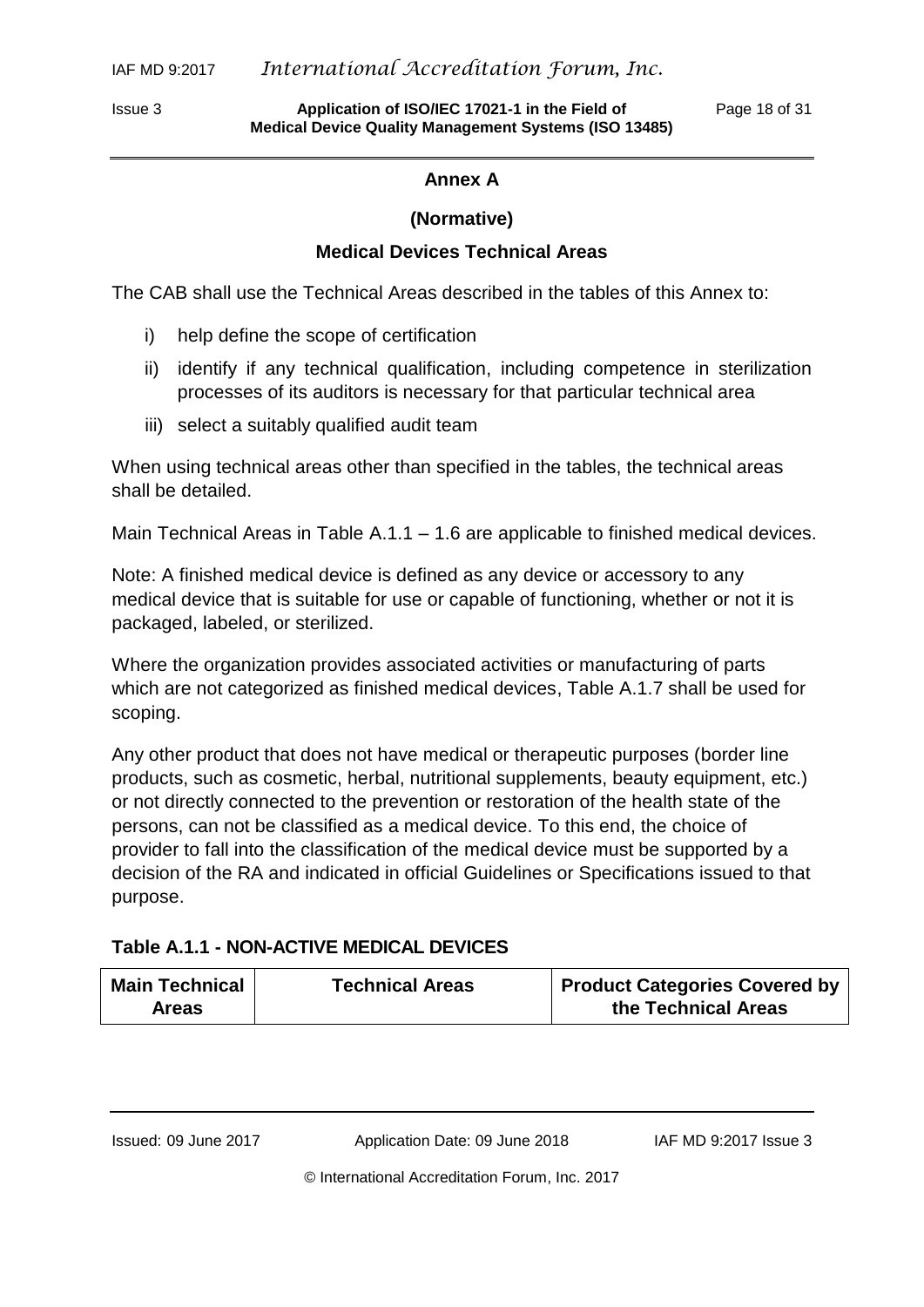Issue 3 **Application of ISO/IEC 17021-1 in the Field of** Page 19 of 31 **Medical Device Quality Management Systems (ISO 13485)**

| <b>Non-active</b><br><b>Medical</b><br><b>Devices</b> | General non-active, non-<br>implantable medical devices | Non-active devices for<br>$\bullet$<br>anaesthesia, emergency and<br>intensive care<br>Non-active devices for<br>$\bullet$<br>injection, infusion, transfusion<br>and dialysis<br>Non-active orthopedic and<br>$\bullet$<br>rehabilitation devices<br>Non-active medical devices<br>$\bullet$<br>with measuring function<br>Non-active ophthalmologic<br>$\bullet$<br>devices<br>Non-active instruments<br>Contraceptive medical<br>$\bullet$<br>devices<br>Non-active medical devices<br>$\bullet$<br>for disinfecting, cleaning,<br>rinsing<br>Non-active devices for in vitro<br>fertilisation (IVF) and assisted<br>reproductive technologies<br>(ART)<br>Non-active medical devices |
|-------------------------------------------------------|---------------------------------------------------------|------------------------------------------------------------------------------------------------------------------------------------------------------------------------------------------------------------------------------------------------------------------------------------------------------------------------------------------------------------------------------------------------------------------------------------------------------------------------------------------------------------------------------------------------------------------------------------------------------------------------------------------------------------------------------------------|
|                                                       | <b>Non-active implants</b>                              | for ingestion<br>Non-active cardiovascular<br>$\bullet$<br>implants<br>Non-active orthopedic<br>implants<br>Non-active functional implants<br>Non-active soft tissue<br>implants                                                                                                                                                                                                                                                                                                                                                                                                                                                                                                         |
|                                                       | Devices for wound care                                  | Bandages and wound<br>$\bullet$<br>dressings<br>Suture material and clamps<br>$\bullet$<br>Other medical devices for<br>$\bullet$<br>wound care                                                                                                                                                                                                                                                                                                                                                                                                                                                                                                                                          |

Issued: 09 June 2017 Application Date: 09 June 2018 IAF MD 9:2017 Issue 3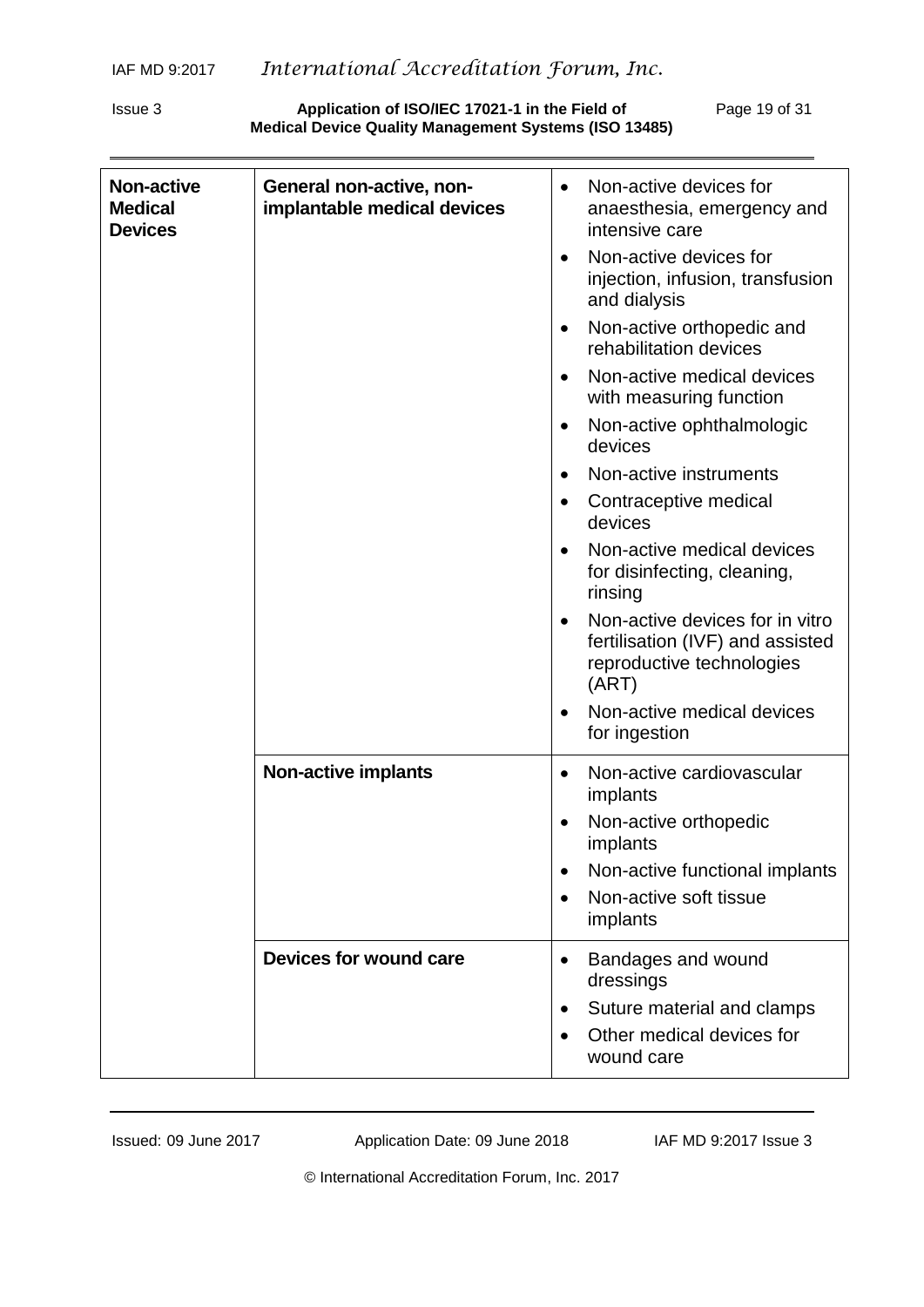Issue 3 **Application of ISO/IEC 17021-1 in the Field of** Page 20 of 31 **Medical Device Quality Management Systems (ISO 13485)**

| Non-active dental devices and<br>accessories             | Non-active dental<br>devices/equipment and<br>instruments<br>Dental materials<br>Dental implants |
|----------------------------------------------------------|--------------------------------------------------------------------------------------------------|
| Non-active medical devices<br>other than specified above |                                                                                                  |

# **Table A.1.2 - ACTIVE (NON-IMPLANTABLE) MEDICAL DEVICES**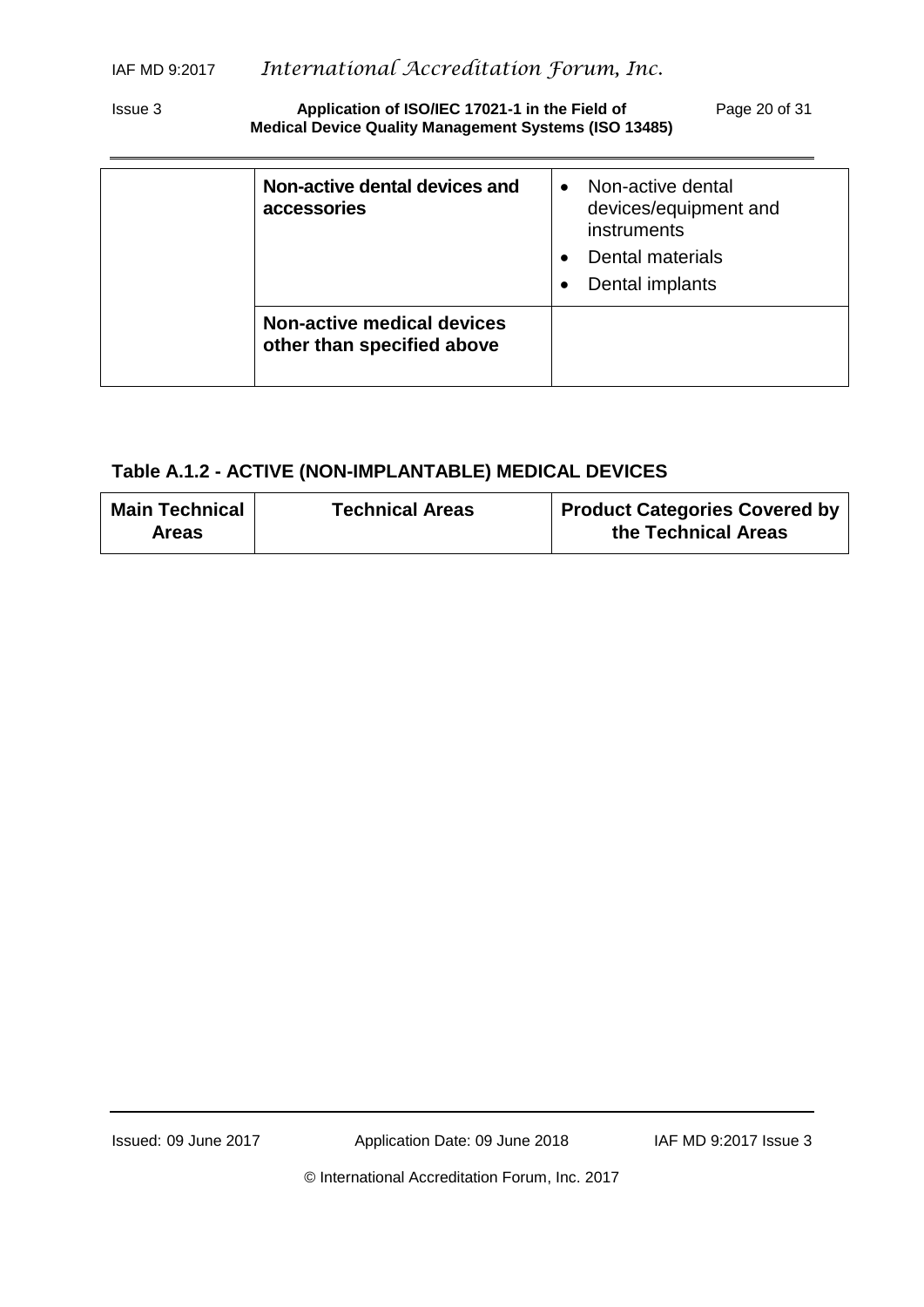Issue 3 **Application of ISO/IEC 17021-1 in the Field of** Page 21 of 31 **Medical Device Quality Management Systems (ISO 13485)**

| <b>Active Medical</b><br><b>Devices</b><br>(Non-<br>Implantable) | <b>General active medical devices</b> | Devices for extra-corporal<br>$\bullet$<br>circulation, infusion and<br>haemopheresis<br>Respiratory devices, devices<br>including hyperbaric<br>chambers for oxygen therapy,<br>inhalation anaesthesia |
|------------------------------------------------------------------|---------------------------------------|---------------------------------------------------------------------------------------------------------------------------------------------------------------------------------------------------------|
|                                                                  |                                       | Devices for stimulation or<br>inhibition                                                                                                                                                                |
|                                                                  |                                       | Active surgical devices<br>$\bullet$                                                                                                                                                                    |
|                                                                  |                                       | Active ophthalmologic devices<br>$\bullet$                                                                                                                                                              |
|                                                                  |                                       | Active dental devices                                                                                                                                                                                   |
|                                                                  |                                       | Active devices for disinfection<br>and sterilization                                                                                                                                                    |
|                                                                  |                                       | Active rehabilitation devices<br>and active prostheses                                                                                                                                                  |
|                                                                  |                                       | Active devices for patient<br>positioning and transport                                                                                                                                                 |
|                                                                  |                                       | Active devices for in vitro<br>$\bullet$<br>fertilisation (IVF) and assisted<br>reproductive technologies<br>(ART)                                                                                      |
|                                                                  |                                       | Software                                                                                                                                                                                                |
|                                                                  |                                       | Medical gas supply systems<br>and parts thereof                                                                                                                                                         |
|                                                                  | <b>Devices for imaging</b>            | Devices utilizing ionizing<br>radiation<br>Devices utilizing non-ionizing<br>radiation                                                                                                                  |
|                                                                  | <b>Monitoring devices</b>             | Monitoring devices of non-<br>$\bullet$<br>vital physiological parameters<br>Monitoring devices of vital<br>physiological parameters                                                                    |

Issued: 09 June 2017 Application Date: 09 June 2018 IAF MD 9:2017 Issue 3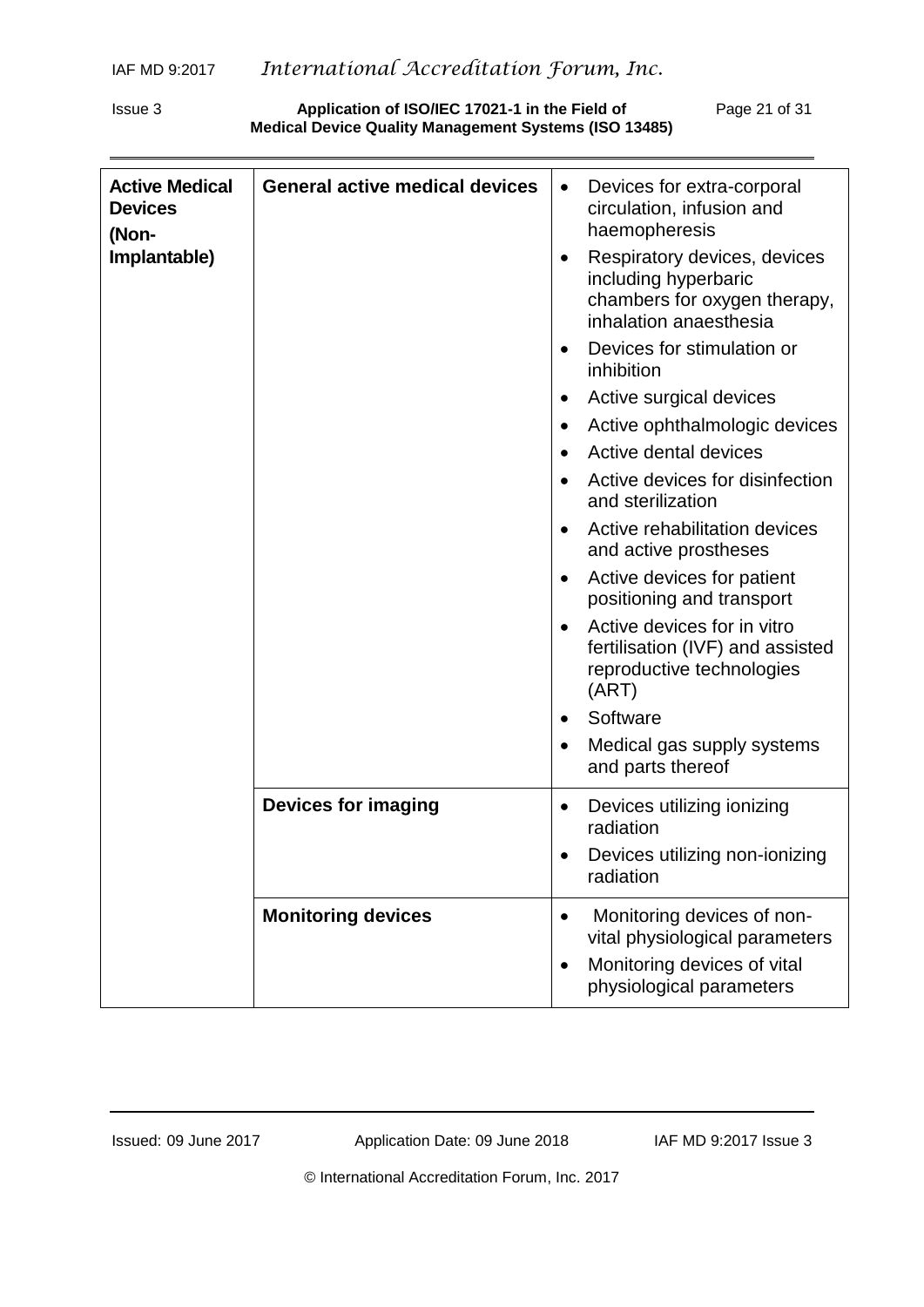Issue 3 **Application of ISO/IEC 17021-1 in the Field of** Page 22 of 31 **Medical Device Quality Management Systems (ISO 13485)**

| Devices for radiation therapy                                             | Devices utilising ionizing<br>$\bullet$                                         |
|---------------------------------------------------------------------------|---------------------------------------------------------------------------------|
| and thermo therapy                                                        | radiation                                                                       |
|                                                                           | Devices utilising non-ionizing<br>$\bullet$<br>radiation                        |
|                                                                           | Devices for hyperthermia /<br>$\bullet$<br>hypothermia                          |
|                                                                           | Devices for (extracorporal)<br>$\bullet$<br>shock-wave therapy<br>(lithotripsy) |
| Active (non-implantable)<br>medical devices other than<br>specified above |                                                                                 |

# **Table A.1.3 - ACTIVE IMPLANTABLE MEDICAL DEVICES**

| <b>Main Technical</b><br><b>Areas</b>                            | <b>Technical Areas</b>                                    | <b>Product Categories Covered by</b><br>the Technical Areas                                                                                                                                                                                               |  |
|------------------------------------------------------------------|-----------------------------------------------------------|-----------------------------------------------------------------------------------------------------------------------------------------------------------------------------------------------------------------------------------------------------------|--|
| <b>Active</b><br>Implantable<br><b>Medical</b><br><b>Devices</b> | <b>General active implantable</b><br>medical devices      | Active implantable medical<br>$\bullet$<br>devices for stimulation /<br>inhibition<br>Active implantable medical<br>devices delivering drugs or<br>other substances<br>Active implantable medical<br>devices substituting or<br>replacing organ functions |  |
|                                                                  | Implantable medical devices<br>other than specified above |                                                                                                                                                                                                                                                           |  |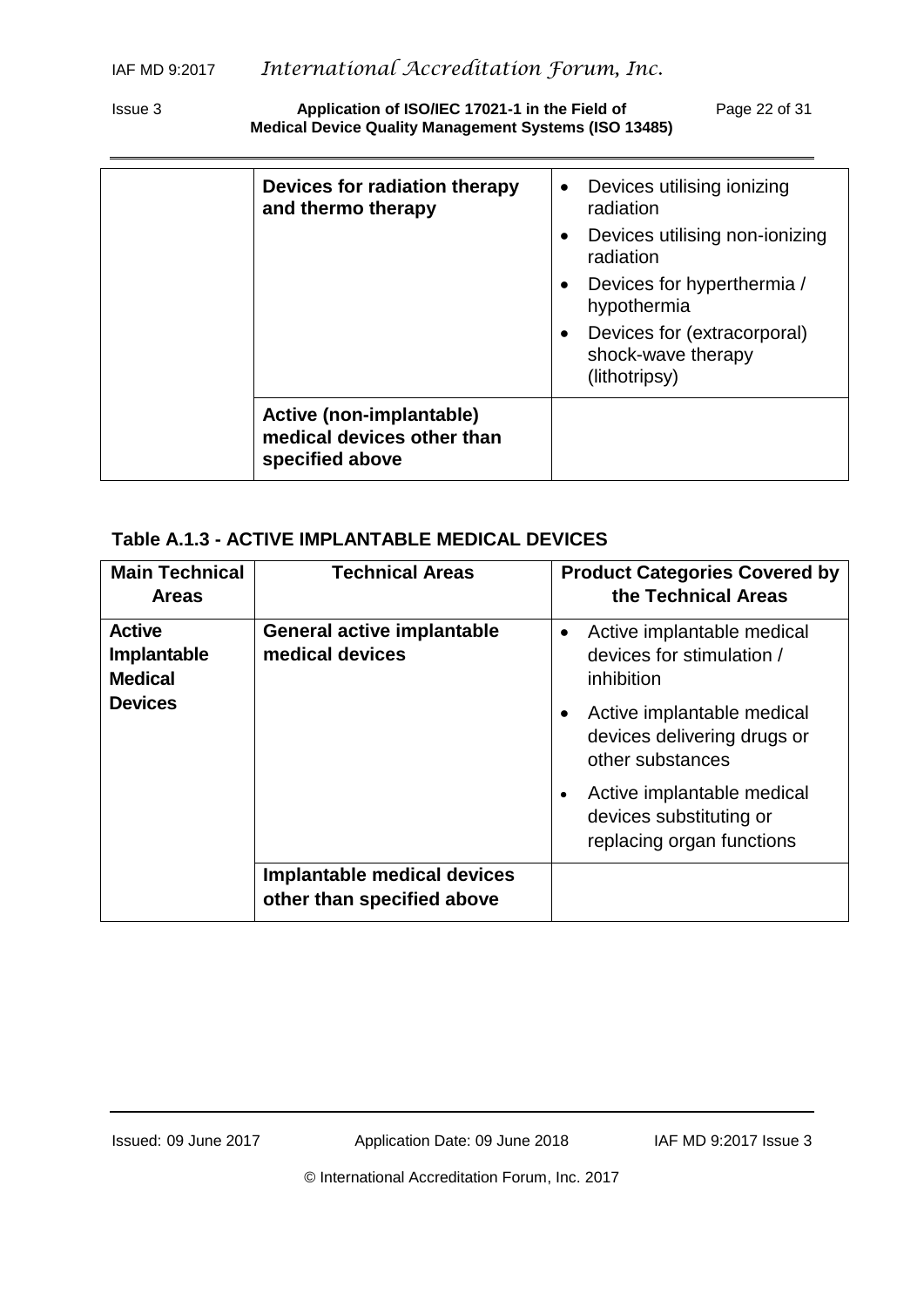Issue 3 **Application of ISO/IEC 17021-1 in the Field of** Page 23 of 31 **Medical Device Quality Management Systems (ISO 13485)**

#### **Table A.1.4 - IN VITRO DIAGNOSTIC MEDICAL DEVICES**

| <b>Main</b><br><b>Technical</b><br><b>Areas</b>                                   | <b>Technical Areas</b>                                                                                                                                                                                                                                                                                                  | <b>Product Categories Covered by</b><br>the Technical Areas |
|-----------------------------------------------------------------------------------|-------------------------------------------------------------------------------------------------------------------------------------------------------------------------------------------------------------------------------------------------------------------------------------------------------------------------|-------------------------------------------------------------|
| <b>In Vitro</b><br><b>Diagnostic</b><br><b>Medical</b><br><b>Devices</b><br>(IVD) | <b>Reagents and reagent</b><br>products, calibrators and<br>control materials for:<br><b>Clinical Chemistry</b><br><b>Immunochemistry</b><br>(Immunology)<br>Haematology/Haemostasis/<br>Immunohematology<br><b>Microbiology</b><br><b>Infectious Immunology</b><br><b>Histology/Cytology</b><br><b>Genetic Testing</b> |                                                             |
|                                                                                   | In Vitro Diagnostic Instruments<br>and software                                                                                                                                                                                                                                                                         |                                                             |
|                                                                                   | <b>IVD medical devices other than</b><br>specified above                                                                                                                                                                                                                                                                |                                                             |

# **Table A.1.5 – STERILIZATION METHODS FOR MEDICAL DEVICES**

| <b>Main Technical</b><br><b>Areas</b>                       | <b>Technical Areas</b>                                        | <b>Product Categories Covered</b><br>by the Technical Areas |
|-------------------------------------------------------------|---------------------------------------------------------------|-------------------------------------------------------------|
| <b>Sterilization</b><br><b>Method for</b><br><b>Medical</b> | Ethylene oxide gas sterilization<br>(EOG)                     |                                                             |
| <b>Devices</b>                                              | <b>Moist heat</b>                                             |                                                             |
|                                                             | <b>Aseptic processing</b>                                     |                                                             |
|                                                             | Radiation sterilization (e.g.<br>gamma, x-ray, electron beam) |                                                             |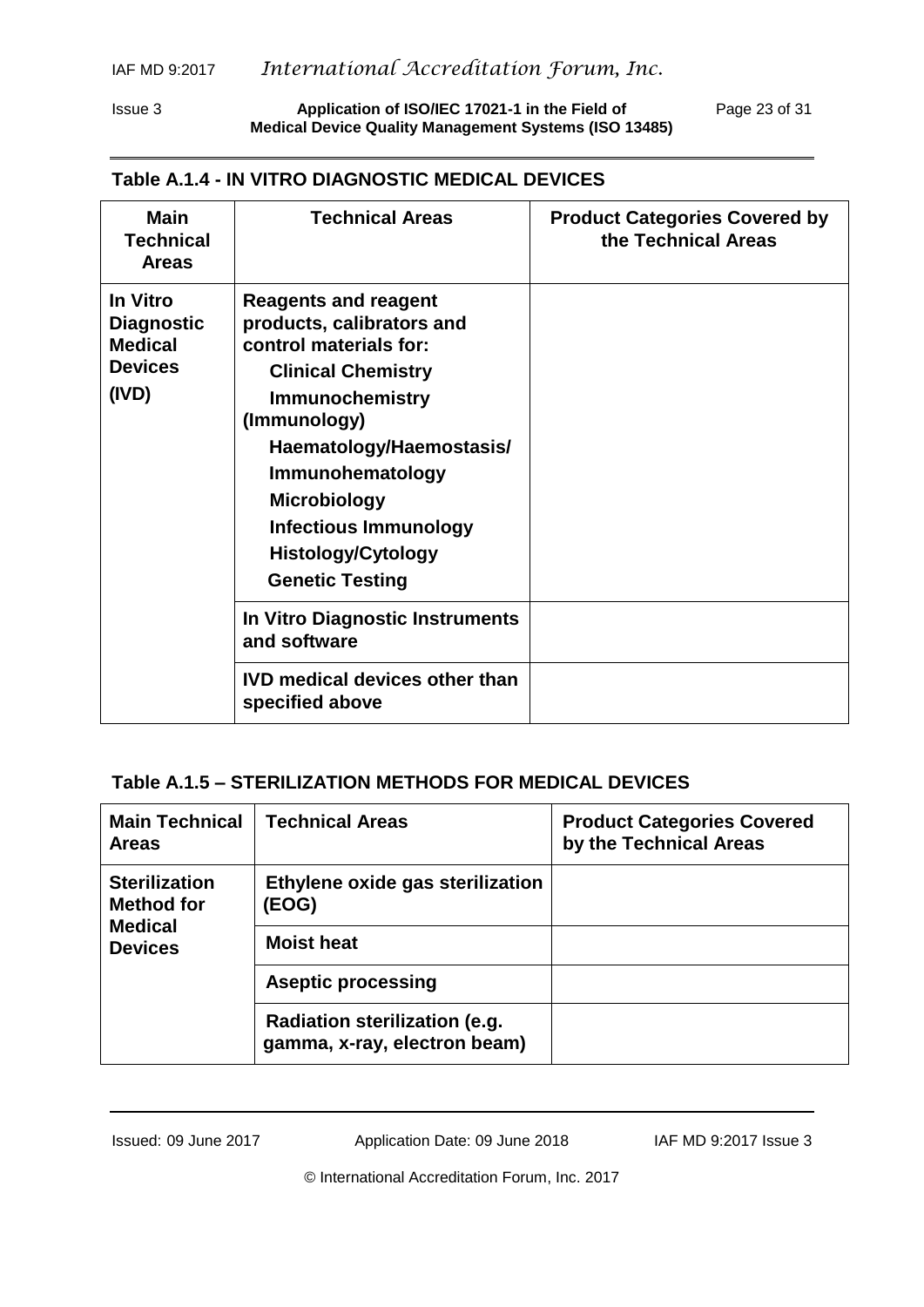#### Issue 3 **Application of ISO/IEC 17021-1 in the Field of** Page 24 of 31 **Medical Device Quality Management Systems (ISO 13485)**

| Sterilization method other than<br>specified above |  |
|----------------------------------------------------|--|

# **Table A1.6 – DEVICES INCORPORATING / UTILIZING SPECIFIC SUBSTANCES / TECHNOLOGIES**

| <b>Main Technical Areas</b>               | <b>Technical Areas</b>                                                                                                            | <b>Product Categories</b><br><b>Covered by the</b><br><b>Technical Areas</b> |
|-------------------------------------------|-----------------------------------------------------------------------------------------------------------------------------------|------------------------------------------------------------------------------|
| <b>Devices</b><br>incorporating/utilizing | <b>Medical devices incorporating</b><br>medicinal substances                                                                      |                                                                              |
| specific substances/<br>technologies      | <b>Medical devices utilizing tissues of</b><br>animal origin                                                                      |                                                                              |
|                                           | <b>Medical devices incorporating</b><br>derivates of human blood                                                                  |                                                                              |
|                                           | <b>Medical devices utilizing</b><br>micromechanics                                                                                |                                                                              |
|                                           | <b>Medical devices utilizing</b><br>nanomaterials                                                                                 |                                                                              |
|                                           | <b>Medical devices utilizing biological</b><br>active coatings and/or materials or<br>being wholly or mainly absorbed             |                                                                              |
|                                           | <b>Medical devices incorporating or</b><br>utilizing specific<br>substances/technologies/elements,<br>other than specified above. |                                                                              |

# **Table A1.7 – PARTS AND SERVICES**

| <b>Main Technical</b><br><b>Areas</b> | <b>Technical Areas</b> | <b>Product Categories Covered by</b><br>the Technical Areas |
|---------------------------------------|------------------------|-------------------------------------------------------------|
|                                       |                        |                                                             |

Issued: 09 June 2017 Application Date: 09 June 2018 IAF MD 9:2017 Issue 3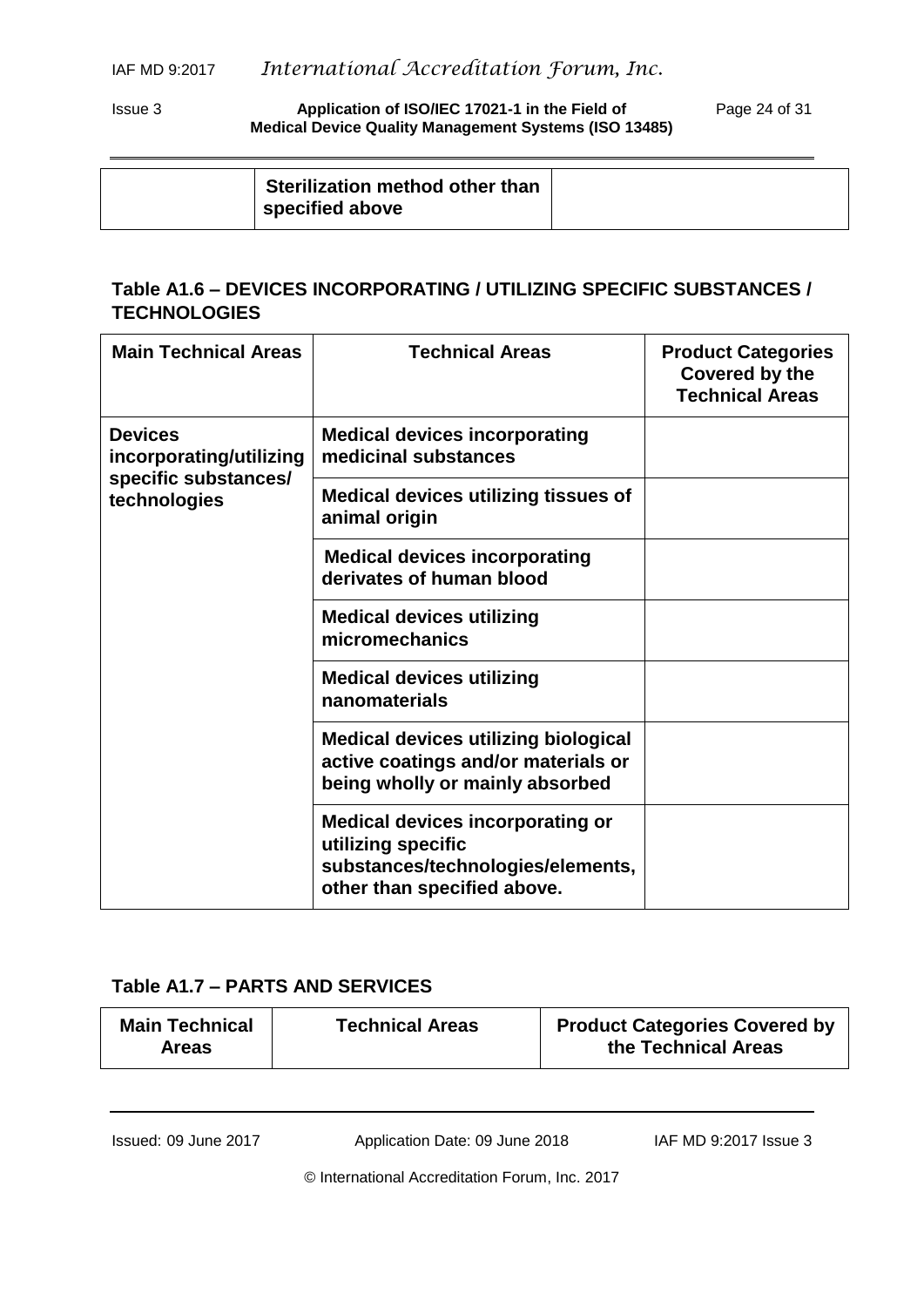Issue 3 **Application of ISO/IEC 17021-1 in the Field of** Page 25 of 31 **Medical Device Quality Management Systems (ISO 13485)**

| Parts or services. | <b>Raw materials</b>           | Raw metals, plastic, wood,<br>ceramic                                                                                                         |  |
|--------------------|--------------------------------|-----------------------------------------------------------------------------------------------------------------------------------------------|--|
|                    | <b>Components</b>              | Electrical components, fasteners,<br>shaped raw materials, machined<br>raw materials and molded plastic                                       |  |
|                    | <b>Subassemblies</b>           | Electronic subassemblies<br>mechanical subassemblies, made<br>to drawings and/or work<br>instructions                                         |  |
|                    | <b>Calibration services*</b>   | Verification/confirmation services<br>for measuring instruments, tools or<br>test fixtures                                                    |  |
|                    | <b>Distribution services</b>   | Distributors providing storage and<br>delivery of medical devices, not<br>acting as a 'legal manufacturer' for<br>medical devices.            |  |
|                    | <b>Maintenance services</b>    | Electrical or mechanical repair<br>services, facility cleaning and<br>maintenance services, uniform<br>cleaning and testing of ESD<br>smocks. |  |
|                    | <b>Transportation services</b> | Trucking, shipping, air<br>transportation service in general.                                                                                 |  |
|                    | <b>Other services</b>          | Consulting services related to<br>medical devices, packaging<br>services, etc.                                                                |  |

\*Organizations providing calibration services should be accredited to ISO/IEC 17025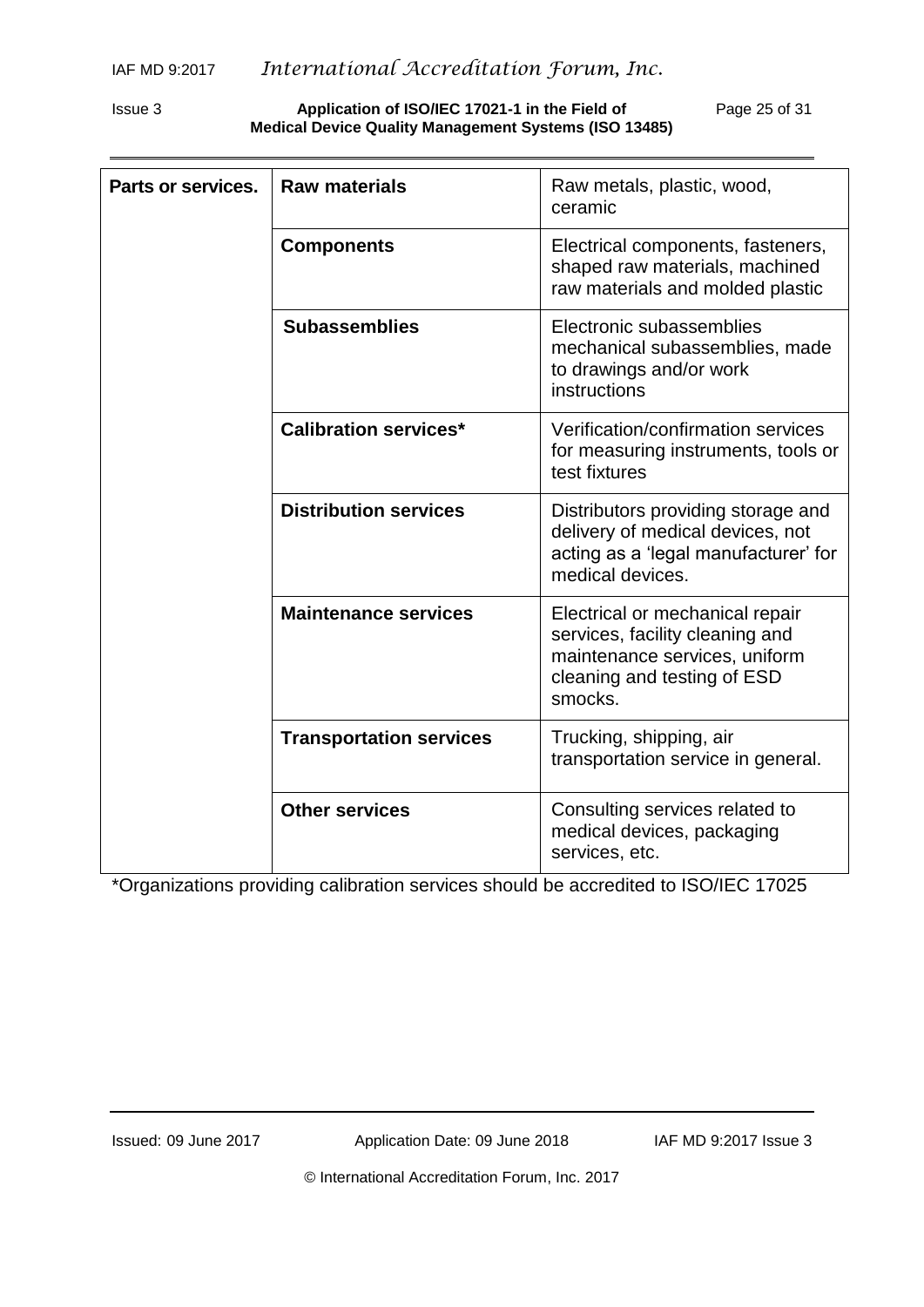Issue 3 **Application of ISO/IEC 17021-1 in the Field of** Page 26 of 31 **Medical Device Quality Management Systems (ISO 13485)**

#### **Annex B**

#### **(Normative)**

#### <span id="page-25-0"></span>**Required types of knowledge and skills for personnel involved with the ISO 13485 activities**

The following table specifies the type of knowledge and skills that a CAB shall define for specific functions in addition to ISO/IEC 17021-1 Annex A

| <b>Certification</b><br>functions<br>knowledge<br>and skills                          | Personnel conducting the<br>application review to<br>determine audit team<br>competence required, to<br>select the audit team<br>members, and to<br>determine the audit<br>duration | Personnel reviewing<br>audit reports and<br>making certification<br>decisions | Auditor             | Personnel managing<br>program |
|---------------------------------------------------------------------------------------|-------------------------------------------------------------------------------------------------------------------------------------------------------------------------------------|-------------------------------------------------------------------------------|---------------------|-------------------------------|
| Knowledge of generic<br>quality management<br>system practices                        | X                                                                                                                                                                                   | X                                                                             | $\mathsf{x}$        | X                             |
| Knowledge of legal<br>framework of regulations<br>and role of the CAB                 | X                                                                                                                                                                                   | X                                                                             | X                   | X                             |
| Knowledge of medical<br>device risk management,<br>e.g. ISO 14971                     | X                                                                                                                                                                                   | X                                                                             | X                   | X                             |
| Knowledge of intended use<br>of medical devices                                       |                                                                                                                                                                                     |                                                                               | $x^*$               |                               |
| Knowledge of risks<br>associated with the<br>medical device                           |                                                                                                                                                                                     |                                                                               | $x^*$               |                               |
| Knowledge of relevant<br>product standards in the<br>assessment of medical<br>devices |                                                                                                                                                                                     |                                                                               | $\times$ $^{\star}$ |                               |
| Knowledge of CAB's ISO<br>13485 processes                                             | X                                                                                                                                                                                   | X                                                                             | X                   | X                             |
| Knowledge of Medical<br>Devicebusiness/technology                                     | X                                                                                                                                                                                   | X                                                                             | $x^*$               | X                             |

#### Table B.1 – Table of knowledge and skills

\* The knowledge in the areas marked with \*could be provided by a technical expert.

Issued: 09 June 2017 Application Date: 09 June 2018 IAF MD 9:2017 Issue 3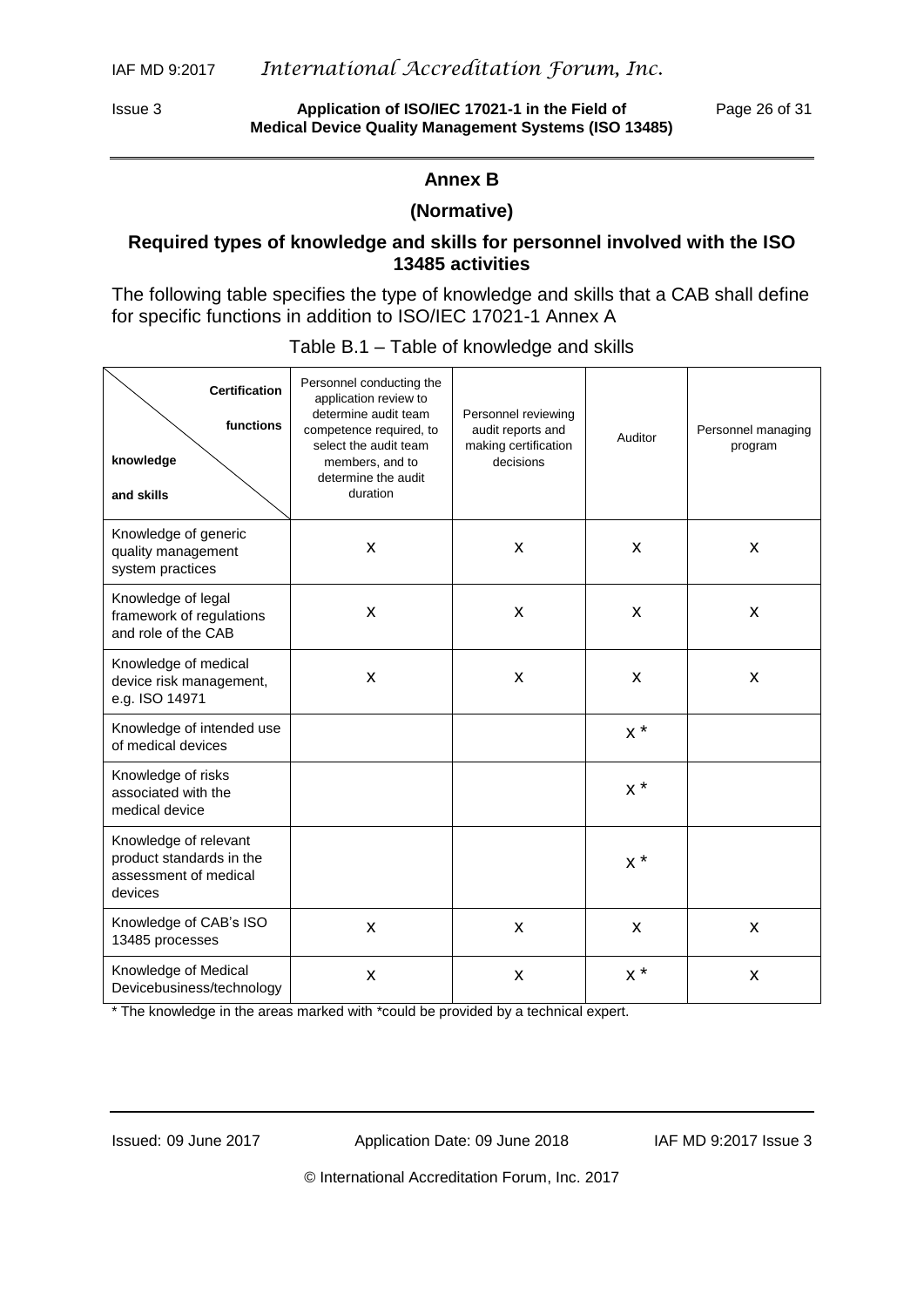<span id="page-26-0"></span>

Issue 3 **Application of ISO/IEC 17021-1 in the Field of** Page 27 of 31 **Medical Device Quality Management Systems (ISO 13485)**

# **Annex C**

# **(Normative)**

#### **Auditor qualification, training and experience**

#### **C.1 Education**

The CAB shall ensure that auditors have the knowledge corresponding to postsecondary education or equivalent work experience. Appropriate professional areas are listed below as examples:

- i) biology or microbiology
- ii) chemistry or biochemistry
- iii) computer and software technology
- iv) electrical, electronic, mechanical or bioengineering
- v) human physiology
- vi) medicine
- vii) pharmacy
- viii) physics or biophysics

#### **C.2 Work Experience**

The CAB shall ensure that auditors have adequate experience to perform their tasks. In general, auditors shall have a minimum of four years of full-time work experience in the field of medical devices or related sectors (e.g. industry, healthcare, audit or research in medical devices or related area).

Successful completion of other formal qualification (advanced degrees) can substitute for a maximum of two years of working experience.

Exceptionally, shorter duration of experience or experiences in the fields other than medical devices or related sectors may be considered as appropriate. In such cases, the CAB shall demonstrate that the experience of the auditor is equivalent and shall record the justification for the acceptance.

# **C.3 Auditor Competency**

#### **See Annex B.**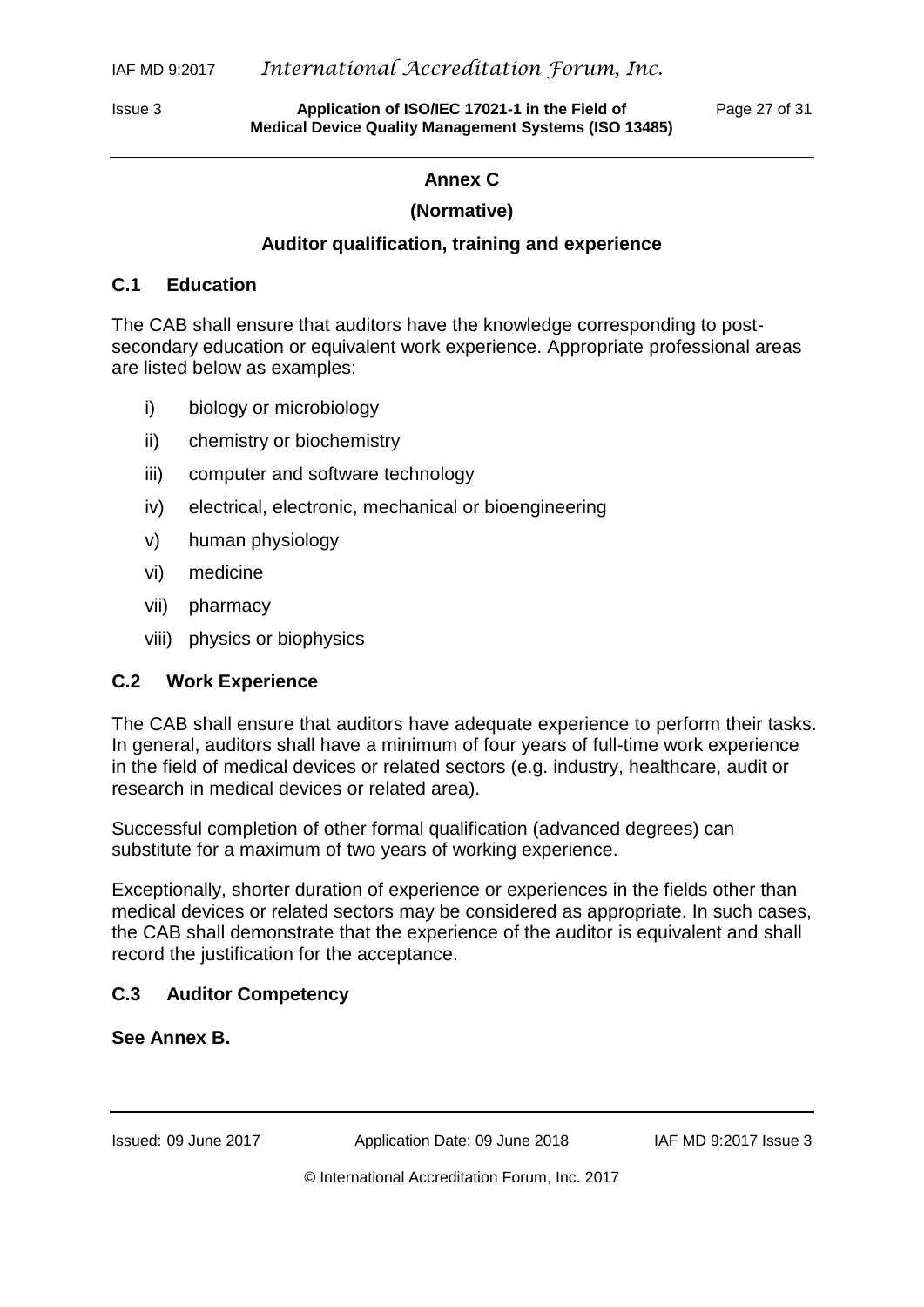# **C.4 Development and maintenance of competency**

# **C.4.1 Continuous Professional Development (CPD)**

Each auditor shall undertake CPD activities such as training, participation in scientific meetings, and self-study. Such activities should ensure timely awareness of new or modified regulatory requirements, policies, procedures, etc., as well as emerging technologies. Training in emerging technologies may be provided through co-operation with manufacturers developing or using the concepts. Knowledge is also gained from experience in enforcing regulatory requirements, implementing procedures, and applying policies and interpretations.

It is recognised that medical device manufacturing constitutes a highly specialised, technology driven and fast evolving sector. Additionally, new regulatory requirements, standards, policies, and procedures are introduced, and existing ones are modified from time to time. Therefore, the CAB shall ensure maintenance of the knowledge and skills of the auditors appropriate to cover the scope of audits of organizations, through appropriate and timely training and encouraging CPD.

# **C.4.2 Advanced training elements for auditors**

As auditors gain competence in conducting audits, advanced and specialised training is recommended. The auditor's needs, weaknesses, and desires for career development may influence specific advanced training courses selected by an auditor. Subjects suggested for advanced training include:

- i) risk management, including risk analysis
- ii) process validation
- iii) sterilization and related processes
- iv) electronics manufacture
- v) plastics manufacturing processes
- vi) development and validation of software or hardware for devices and manufacturing processes
- vii) in-depth knowledge of specific medical devices and/or technologies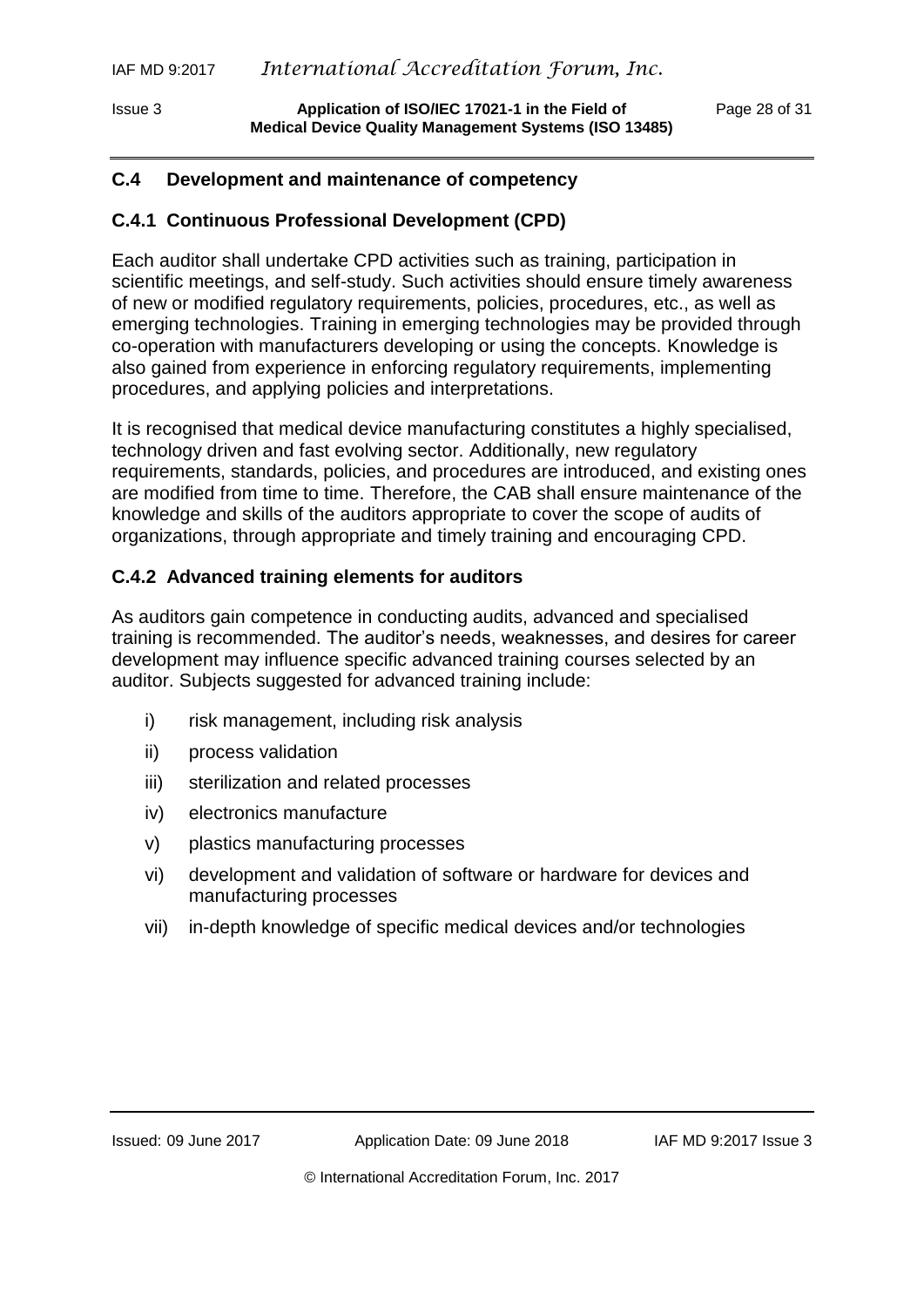<span id="page-28-0"></span>

Issue 3 **Application of ISO/IEC 17021-1 in the Field of** Page 29 of 31 **Medical Device Quality Management Systems (ISO 13485)**

# **Annex D**

#### **(Normative)**

#### **Table D.1**

# **Relationship between effective number of personnel and audit duration(Initial Audit only)**

| <b>Effective Number</b><br>of Personnel | <b>Audit Duration</b><br>Stage 1 + Stage<br>$2$ (days) | <b>Effective Number</b><br>of Personnel | <b>Audit Duration</b><br>Stage 1 + Stage 2<br>(days) |
|-----------------------------------------|--------------------------------------------------------|-----------------------------------------|------------------------------------------------------|
| $1 - 5$                                 | 3                                                      | 626-875                                 | 15                                                   |
| $6 - 10$                                | $\overline{4}$                                         | 876-1175                                | 16                                                   |
| $11 - 15$                               | 4.5                                                    | 1176-1550                               | 17                                                   |
| $16 - 25$                               | 5                                                      | 1551-2025                               | 18                                                   |
| 26-45                                   | 6                                                      | 2026-2675                               | 19                                                   |
| 46-65                                   | 7                                                      | 2676-3450                               | 20                                                   |
| 66-85                                   | 8                                                      | 3451-4350                               | 21                                                   |
| 86-125                                  | 10                                                     | 4351-5450                               | 22                                                   |
| 126-175                                 | 11                                                     | 5451-6800                               | 23                                                   |
| 176-275                                 | 12                                                     | 6801-8500                               | 24                                                   |
| 276-425                                 | 13                                                     | 8501-10700                              | 25                                                   |
| 426-625                                 | 14                                                     | >10700                                  | Follow progression<br>above                          |

#### **Factors used to determine the audit time**

- i) Some factors which may increase the audit duration from table D.1 are:
	- a. number of ranges and/or complexity of medical devices
	- b. manufacturers using suppliers to supply processes or parts that are critical to the function of the medical device and/or the safety of the user or finished products, including own label products. When the manufacturer cannot provide sufficient evidence for conformity with audit criteria, then additional time may be allowed for each supplier to be audited

Issued: 09 June 2017 Application Date: 09 June 2018 IAF MD 9:2017 Issue 3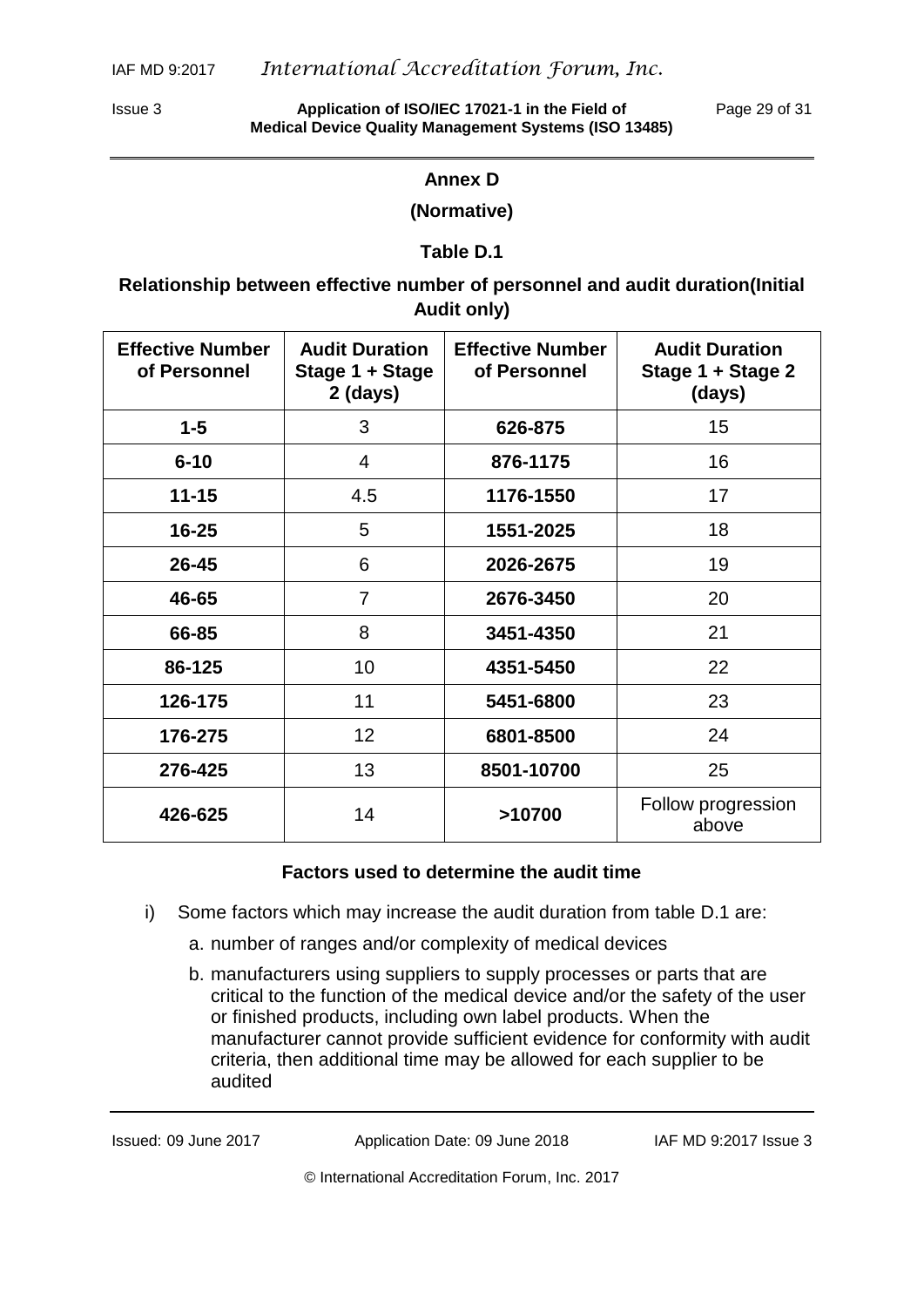c. manufacturers who install product on customer's premises

Note: Time may be required for customer site visits or installation records review

- d. poor regulatory compliance by the manufacturer
- e. multiple shifts, number of production lines etc. may increase audit duration
- ii) Some factors that may reduce the audit duration, but not by more than 20% in total from table D.1, are:
	- a. the organization's scope does not include manufacturing and is activities such as wholesale, retail, transportation or maintenance of equipment, etc.
	- b. reduction of the manufacturer product range since last audit
	- c. reduction of the design/or production process since last audit

iii) Audit durations performed solely for the certification scope of Distribution or transportation Services" may be reduced up to 50% in total from table D.1.

# <span id="page-29-0"></span>**Bibliography**

ISO/TR 24971:2013 — Guidance on the application of ISO 14971

GHTF/SG4/N28R4:2008 Guidelines for Regulatory Auditing of Quality Management Systems of Medical Device Manufacturers – Part 1: General Requirements

GHTF/SG4/N30R20:2006 Guidelines for Regulatory Auditing of Quality Management Systems of Medical Device Manufacturers – Part 2: Regulatory Auditing Strategy

GHTF/SG4/N33R16:2007 Guidelines for Regulatory Auditing of Quality Management Systems of Medical Device Manufacturers – Part 3: Regulatory Audit Reports

GHTF/SG4 (00) 3:2000 Training Requirements for Auditors (Guidelines for Regulatory Auditing of Quality Systems of Medical Device Manufacturers - Part 1: General Requirements - Supplement 2)

GHTF/SG4/N83:2010 Guidelines for Regulatory Auditing of Quality Management System of Medical Device Manufactures – Part 4: Multiple Site Auditing